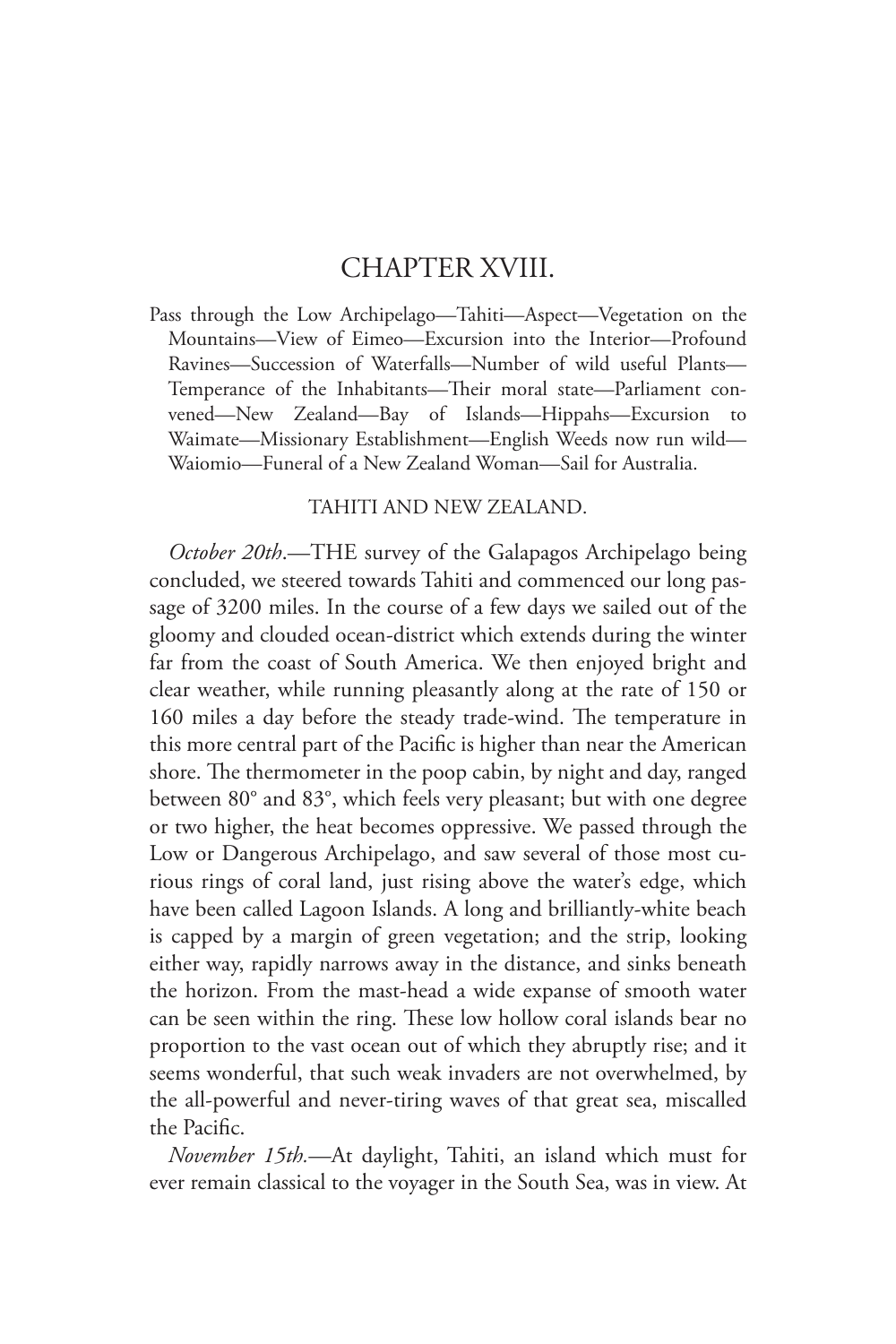a distance the appearance was not attractive. The luxuriant vegetation of the lower part could not yet be seen, and as the clouds rolled past, the wildest and most precipitous peaks showed themselves towards the centre of the island. As soon as we anchored in Matavai Bay, we were surrounded by canoes. This was our Sunday, but the Monday of Tahiti: if the case had been reversed, we should not have received a single visit; for the injunction not to launch a canoe on the sabbath is rigidly obeyed. After dinner we landed to enjoy all the delights produced by the first impressions of a new country, and that country the charming Tahiti. A crowd of men, women, and children, was collected on the memorable Point Venus, ready to receive us with laughing, merry faces. They marshalled us towards the house of Mr. Wilson, the missionary of the district, who met us on the road, and gave us a very friendly reception. After sitting a short time in his house, we separated to walk about, but returned there in the evening.

The land capable of cultivation, is scarcely in any part more than a fringe of low alluvial soil, accumulated round the base of the mountains, and protected from the waves of the sea by a coral reef, which encircles the entire line of coast. Within the reef there is an expanse of smooth water, like that of a lake, where the canoes of the natives can ply with safety and where ships anchor. The low land which comes down to the beach of coral-sand, is covered by the most beautiful productions of the intertropical regions. In the midst of bananas, orange, cocoa-nut, and bread-fruit trees, spots are cleared where yams, sweet potatoes, the sugar-cane, and pineapples, are cultivated. Even the brushwood is an imported fruit-tree, namely, the guava, which from its abundance has become as noxious as a weed. In Brazil I have often admired the varied beauty of the bananas, palms, and orange-trees contrasted together; and here we also have the breadfruit, conspicuous from its large, glossy, and deeply digitated leaf. It is admirable to behold groves of a tree, sending forth its branches with the vigour of an English oak, loaded with large and most nutritious fruit. However seldom the usefulness of an object can account for the pleasure of beholding it, in the case of these beautiful woods, the knowledge of their high productiveness no doubt enters largely into the feeling of admiration. The little winding paths, cool from the surrounding shade, led to the scattered houses; the owners of which every where gave us a cheerful and most hospitable reception.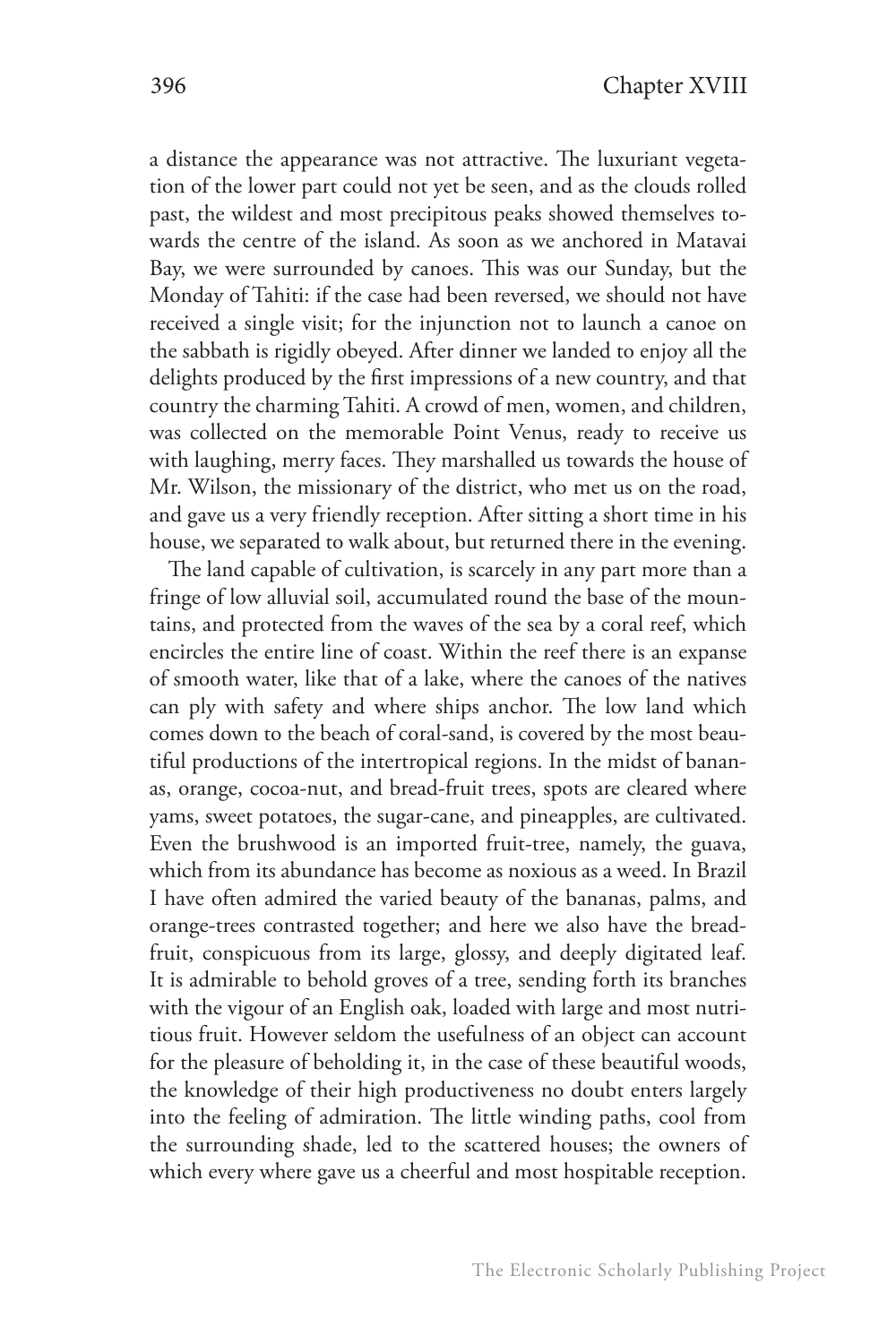I was pleased with nothing so much as with the inhabitants. There is a mildness in the expression of their countenances which at once banishes the idea of a savage; and an intelligence which shows that they are advancing in civilization. The common people, when working, keep the upper part of their bodies quite naked; and it is then that the Tahitians are seen to advantage. They are very tall, broad-shouldered, athletic, and well-proportioned. It has been remarked, that it requires little habit to make a dark skin more pleasing and natural to the eye of an European than his own colour. A white man bathing by the side of a Tahitian, was like a plant bleached by the gardener's art compared with a fine dark green one growing vigorously in the open fields. Most of the men are tattooed, and the ornaments follow the curvature of the body so gracefully, that they have a very elegant effect. One common pattern, varying in its details, is somewhat like the crown of a palm-tree. It springs from the central line of the back, and gracefully curls round both sides. The simile may be a fanciful one, but I thought the body of a man thus ornamented was like the trunk of a noble tree embraced by a delicate creeper.

Many of the elder people had their feet covered with small figures, so placed as to resemble a sock. This fashion, however, is partly gone by, and has been succeeded by others. Here, although fashion is far from immutable, every one must abide by that prevailing in his youth. An old man has thus his age for ever stamped on his body, and he cannot assume the airs of a young dandy. The women are tattooed in the same manner as the men, and very commonly on their fingers. One unbecoming fashion is now almost universal: namely, shaving the hair from the upper part of the head, in a circular form, so as to leave only an outer ring. The missionaries have tried to persuade the people to change this habit; but it is the fashion, and that is a sufficient answer at Tahiti, as well as at Paris. I was much disappointed in the personal appearance of the women: they are far inferior in every respect to the men. The custom of wearing a white or scarlet flower in the back of the head, or through a small hole in each ear, is pretty. A crown of woven cocoa-nut leaves is also worn as a shade for the eyes. The women appear to be in greater want of some becoming costume even than the men.

Nearly all the natives understand a little English—that is, they know the names of common things; and by the aid of this, togeth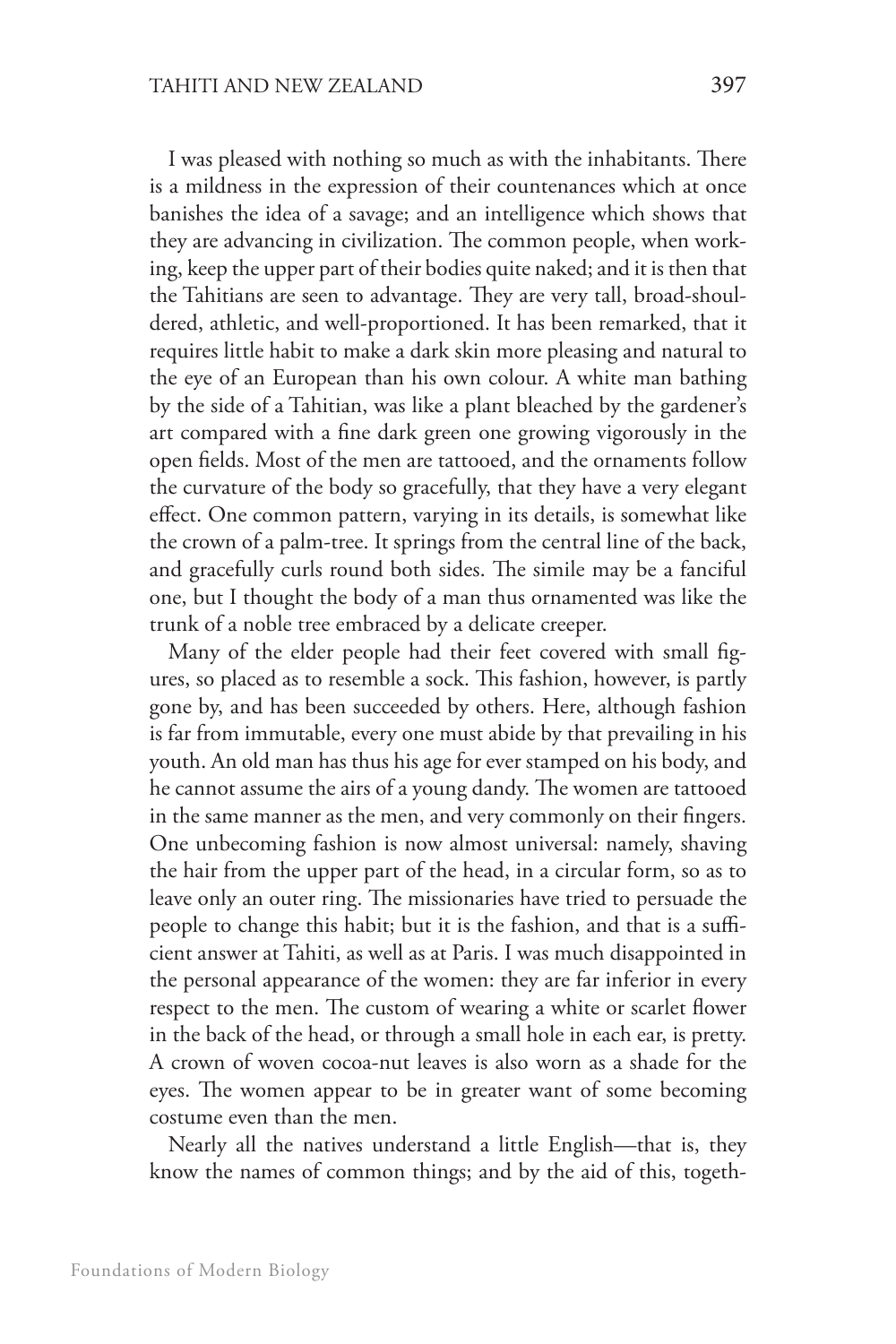er with signs, a lame sort of conversation could be carried on. In returning in the evening to the boat, we stopped to witness a very pretty scene. Numbers of children were playing on the beach, and had lighted bonfires which illumined the placid sea and surrounding trees; others, in circles, were singing Tahitian verses. We seated ourselves on the sand, and joined their party. The songs were impromptu, and I believe related to our arrival: one little girl sang a line, which the rest took up in parts, forming a very pretty chorus. The whole scene made us unequivocally aware that we were seated on the shores of an island in the far-famed South Sea.

*17th.*—This day is reckoned in the log-book as Tuesday the 17th, instead of Monday the 16th, owing to our, so far, successful chase of the sun. Before breakfast the ship was hemmed in by a flotilla of canoes; and when the natives were allowed to come on board, I suppose there could not have been less than two hundred. It was the opinion of every one that it would have been difficult to have picked out an equal number from any other nation, who would have given so little trouble. Everybody brought something for sale: shells were the main article of trade. The Tahitians now fully understand the value of money, and prefer it to old clothes or other articles. The various coins, however, of English and Spanish denomination puzzle them, and they never seemed to think the small silver quite secure until changed into dollars. Some of the chiefs have accumulated considerable sums of money. One chief, not long since, offered 800 dollars (about 160*l*. sterling) for a small vessel; and frequently they purchase whale-boats and horses at the rate of from 50 to 100 dollars.

After breakfast I went on shore, and ascended the nearest slope to a height of between two and three thousand feet. The outer mountains are smooth and conical, but steep; and the old volcanic rocks, of which they are formed, have been cut through by many profound ravines, diverging from the central broken parts of the island to the coast. Having crossed the narrow low girt of inhabited and fertile land, I followed a smooth steep ridge between two of the deep ravines. The vegetation was singular, consisting almost exclusively of small dwarf ferns, mingled, higher up, with coarse grass; it was not very dissimilar from that on some of the Welsh hills, and this so close above the orchard of tropical plants on the coast was very surprising. At the highest point, which I reached, trees again appeared. Of the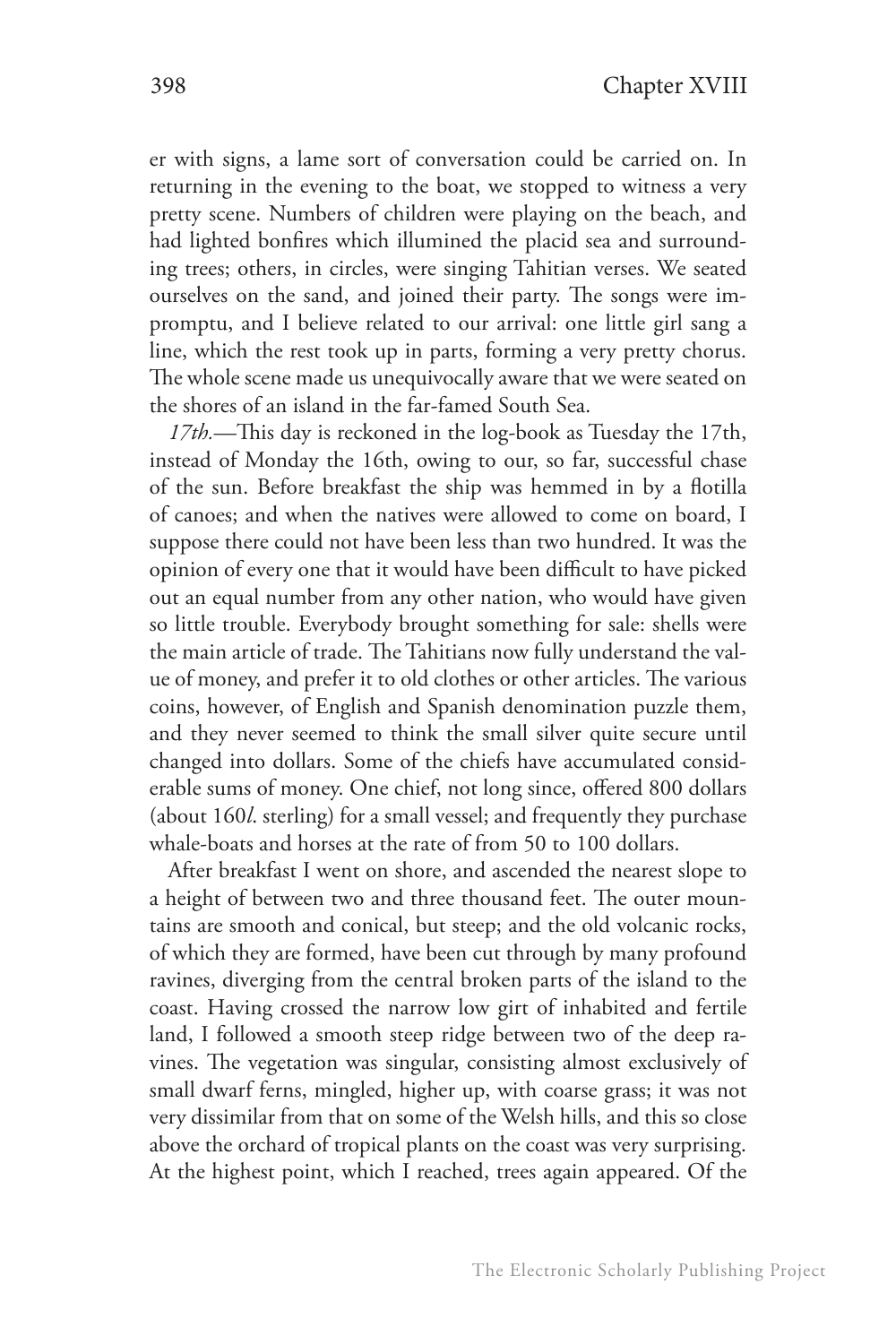three zones of comparative luxuriance, the lower one owes its moisture, and therefore fertility, to its flatness; for, being scarcely raised above the level of the sea, the water from the higher land drains away slowly. The intermediate zone does not, like the upper one, reach into a damp and cloudy atmosphere, and therefore remains sterile. The woods in the upper zone are very pretty, tree-ferns replacing the cocoa-nuts on the coast. It must not, however, be supposed that these woods at all equal in splendour the forests of Brazil. The vast number of productions, which characterize a continent, cannot be expected to occur in an island.

From the highest point which I attained, there was a good view of the distant island of Eimeo, dependent on the same sovereign with Tahiti. On the lofty and broken pinnacles, white massive clouds were piled up, which formed an island in the blue sky, as Eimeo itself did in the blue ocean. The island, with the exception of one small gateway, is completely encircled by a reef. At this distance, a narrow but well-defined brilliantly white line was alone visible, where the waves first encountered the wall of coral. The mountains rose abruptly out of the glassy expanse of the lagoon, included within this narrow white line, outside which the heaving waters of the ocean were dark-coloured. The view was striking: it may aptly be compared to a framed engraving, where the frame represents the breakers, the marginal paper the smooth lagoon, and the drawing the island itself. When in the evening I descended from the mountain, a man, whom I had pleased with a trifling gift, met me, bringing with him hot roasted bananas, a pine-apple, and cocoa-nuts. After walking under a burning sun, I do not know anything more delicious than the milk of a young cocoa-nut. Pine-apples are here so abundant that the people eat them in the same wasteful manner as we might turnips. They are of an excellent flavour—perhaps even better than those cultivated in England; and this I believe is the highest compliment which can be paid to any fruit. Before going on board, Mr. Wilson interpreted for me to the Tahitian who had paid me so adroit an attention, that I wanted him and another man to accompany me on a short excursion into the mountains.

*18th.*—In the morning I came on shore early, bringing with me some provisions in a bag, and two blankets for myself and servant. These were lashed to each end of a long pole, which was alternately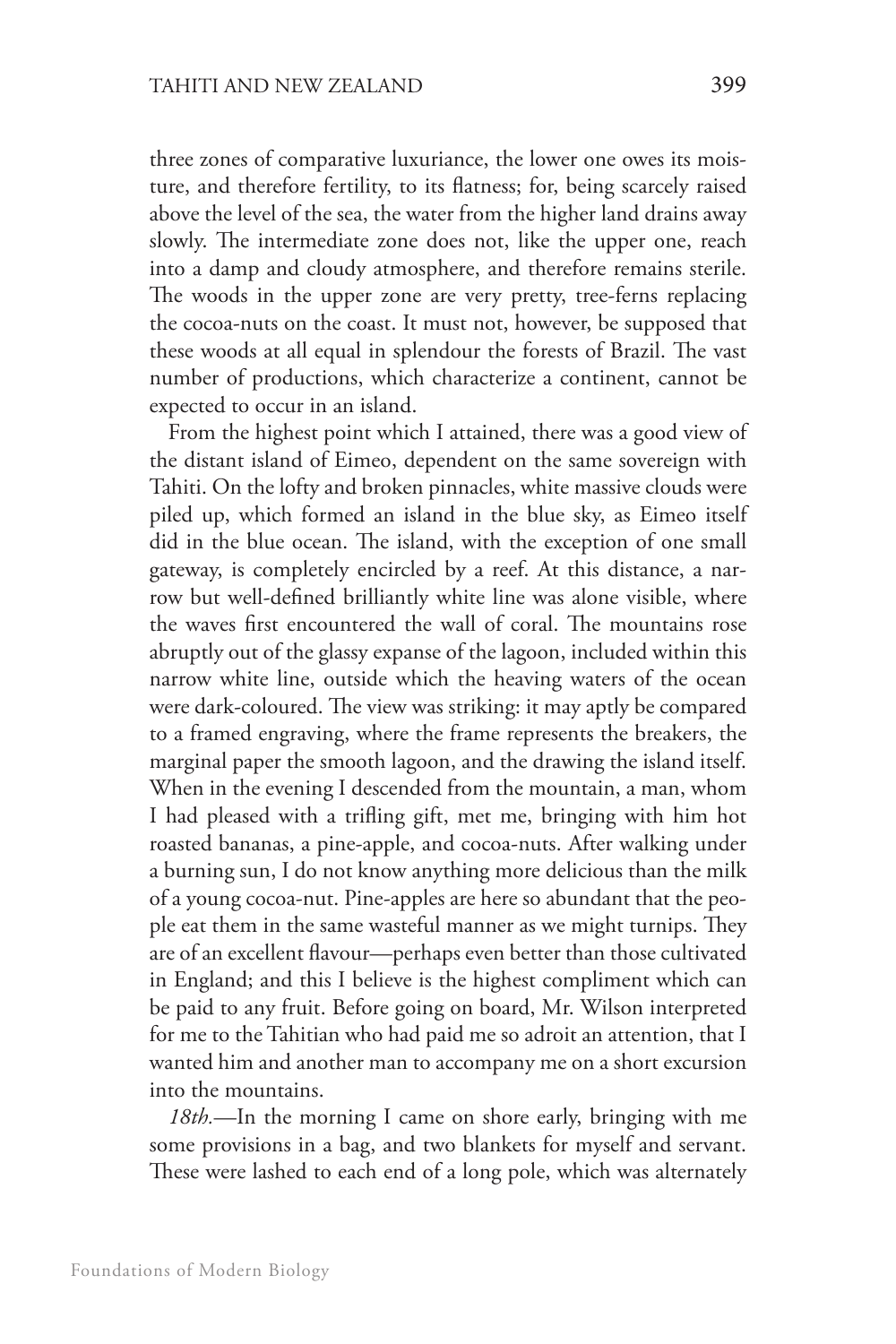carried by my Tahitian companions on their shoulders. These men are accustomed thus to carry, for a whole day, as much as fifty pounds at each end of their poles. I told my guides to provide themselves with food and clothing; but they said that there was plenty of food in the mountains, and for clothing, that their skins were sufficient. Our line of march was the valley of Tia-auru, down which a river flows into the sea by Point Venus. This is one of the principal streams in the island, and its source lies at the base of the loftiest central pinnacles, which rise to a height of about 7000 feet. The whole island is so mountainous that the only way to penetrate into the interior is to follow up the valleys. Our road, at first, lay through woods which bordered each side of the river; and the glimpses of the lofty central peaks, seen as through an avenue, with here and there a waving cocoa-nut tree on one side, were extremely picturesque. The valley soon began to narrow, and the sides to grow lofty and more precipitous. After having walked between three and four hours, we found the width of the ravine scarcely exceeded that of the bed of the stream. On each hand the walls were nearly vertical; yet from the soft nature of the volcanic strata, trees and a rank vegetation sprung from every projecting ledge. These precipices must have been some thousand feet high; and the whole formed a mountain gorge far more magnificent than anything which I had ever before beheld. Until the midday sun stood vertically over the ravine, the air felt cool and damp, but now it became very sultry. Shaded by a ledge of rock, beneath a façade of columnar lava, we ate our dinner. My guides had already procured a dish of small fish and fresh-water prawns. They carried with them a small net stretched on a hoop; and where the water was deep and in eddies, they dived, and like otters, with their eyes open followed the fish into holes and corners, and thus caught them.

The Tahitians have the dexterity of amphibious animals in the water. An anecdote mentioned by Ellis shows how much they feel at home in this element. When a horse was landing for Pomarre in 1817, the slings broke, and it fell into the water: immediately the natives jumped overboard, and by their cries and vain efforts at assistance almost drowned it. As soon, however, as it reached the shore, the whole population took to flight, and tried to hide themselves from the man-carrying pig, as they christened the horse.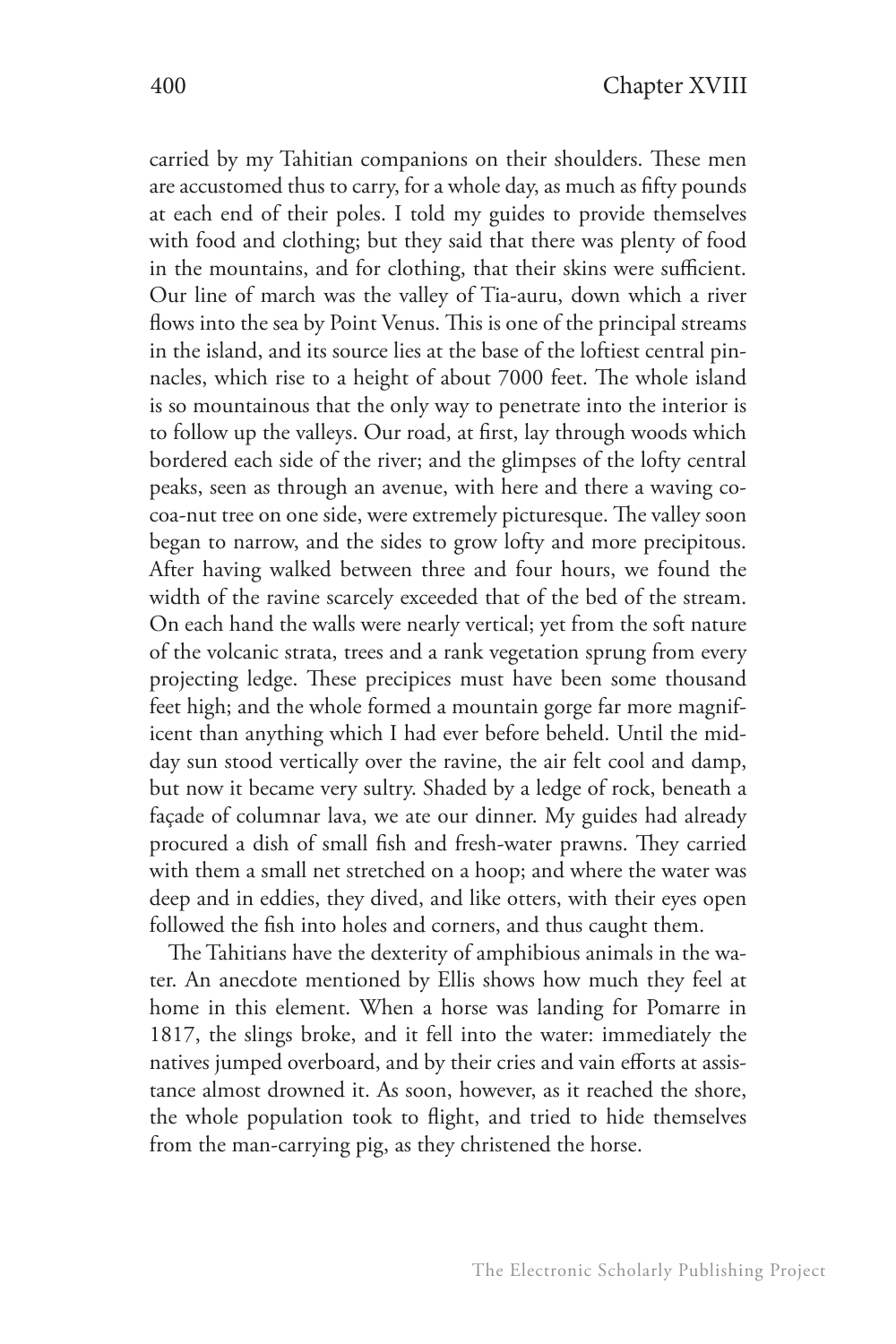A little higher up, the river divided itself into three little streams. The two northern ones were impracticable, owing to a succession of waterfalls which descended from the jagged summit of the highest mountain; the other to all appearance was equally inaccessible, but we managed to ascend it by a most extraordinary road. The sides of the valley were here nearly precipitous; but, as frequently happens with stratified rocks, small ledges projected, which were thickly covered by wild bananas, liliaceous plants, and other luxuriant productions of the tropics. The Tahitians, by climbing amongst these ledges, searching for fruit, had discovered a track by which the whole precipice could be scaled. The first ascent from the valley was very dangerous; for it was necessary to pass a steeply-inclined face of naked rock, by the aid of ropes which we brought with us. How any person discovered that this formidable spot was the only point where the side of the mountain was practicable, I cannot imagine. We then cautiously walked along one of the ledges till we came to one of the three streams. This ledge formed a flat spot, above which a beautiful cascade, some hundred feet in height, poured down its waters, and beneath, another high cascade fell into the main stream in the valley below. From this cool and shady recess we made a circuit to avoid the overhanging waterfall. As before, we followed little projecting ledges, the danger being partly concealed by the thickness of the vegetation. In passing from one of the ledges to another, there was a vertical wall of rock. One of the Tahitians, a fine active man, placed the trunk of a tree against this, climbed up it, and then by the aid of crevices reached the summit. He fixed the ropes to a projecting point, and lowered them for our dog and luggage, and then we clambered up ourselves. Beneath the ledge on which the dead tree was placed, the precipice must have been five or six hundred feet deep; and if the abyss had not been partly concealed by the overhanging ferns and lilies, my head would have turned giddy, and nothing should have induced me to have attempted it. We continued to ascend, sometimes along ledges, and sometimes along knife-edged ridges, having on each hand profound ravines. In the Cordillera I have seen mountains on a far grander scale, but for abruptness, nothing at all comparable with this. In the evening we reached a flat little spot on the banks of the same stream, which we had continued to follow, and which descends in a chain of waterfalls: here we bivouacked for the night.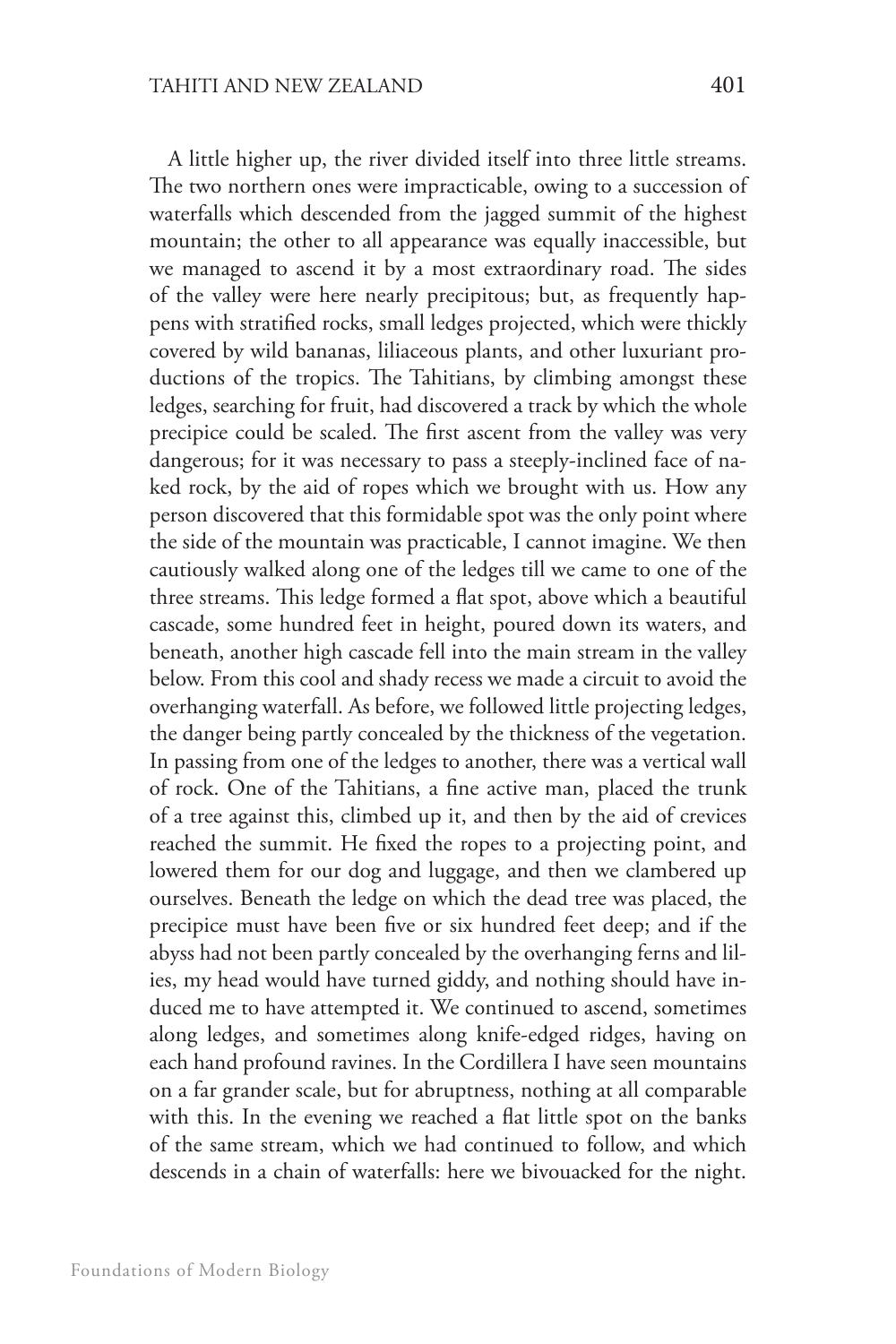On each side of the ravine there were great beds of the mountain-banana, covered with ripe fruit. Many of these plants were from twenty to twenty-five feet high, and from three to four in circumference. By the aid of strips of bark for rope, the stems of bamboos for rafters, and the large leaf of the banana for a thatch, the Tahitians in a few minutes built us an excellent house; and with withered leaves made a soft bed.

They then proceeded to make a fire, and cook our evening meal. A light was procured, by rubbing a blunt-pointed stick in a groove made in another, as if with intention of deepening it, until by the friction the dust became ignited. A peculiarly white and very light wood (the Hibiscus tiliaceus) is alone used for this purpose: it is the same which serves for poles to carry any burden, and for the floating outriggers to their canoes. The fire was produced in a few seconds: but to a person who does not understand the art, it requires, as I found, the greatest exertion; but at last, to my great pride, I succeeded in igniting the dust. The Gaucho in the Pampas uses a different method: taking an elastic stick about eighteen inches long, he presses one end on his breast, and the other pointed end into a hole in a piece of wood, and then rapidly turns the curved part, like a carpenter's centre-bit. The Tahitians having made a small fire of sticks, placed a score of stones, of about the size of cricket-balls, on the burning wood. In about ten minutes the sticks were consumed, and the stones hot. They had previously folded up in small parcels of leaves, pieces of beef, fish, ripe and unripe bananas, and the tops of the wild arum. These green parcels were laid in a layer between two layers of the hot stones, and the whole then covered up with earth, so that no smoke or steam could escape. In about a quarter of an hour, the whole was most deliciously cooked. The choice green parcels were now laid on a cloth of banana leaves, and with a cocoa-nut shell we drank the cool water of the running stream; and thus we enjoyed our rustic meal.

I could not look on the surrounding plants without admiration. On every side were forests of banana; the fruit of which, though serving for food in various ways, lay in heaps decaying on the ground. In front of us there was an extensive brake of wild sugar-cane; and the stream was shaded by the dark green knotted stem of the Ava,—so famous in former days for its powerful intoxicating effects. I chewed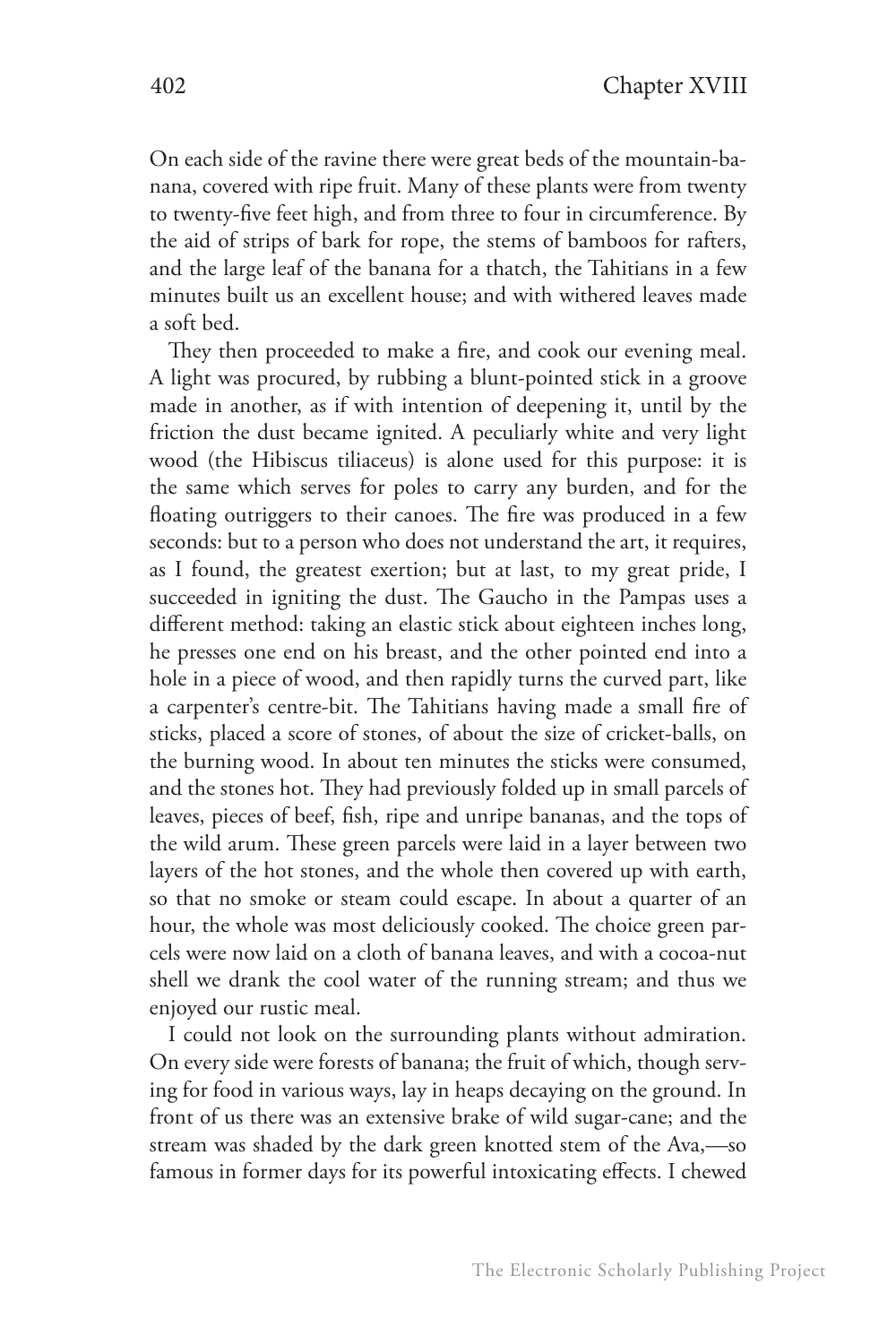a piece, and found that it had an acrid and unpleasant taste, which would have induced any one at once to have pronounced it poisonous. Thanks to the missionaries, this plant now thrives only in these deep ravines, innocuous to every one. Close by I saw the wild arum, the roots of which, when well baked, are good to eat, and the young leaves better than spinach. There was the wild yam, and a liliaceous plant called Ti, which grows in abundance, and has a soft brown root, in shape and size like a huge log of wood: this served us for dessert, for it is as sweet as treacle, and with a pleasant taste. There were, moreover, several other wild fruits, and useful vegetables. The little stream, besides its cool water, produced eels and cray-fish. I did indeed admire this scene, when I compared it with an uncultivated one in the temperate zones. I felt the force of the remark, that man, at least savage man, with his reasoning powers only partly developed, is the child of the tropics.

As the evening drew to a close, I strolled beneath the gloomy shade of the bananas up the course of the stream. My walk was soon brought to a close, by coming to a waterfall between two and three hundred feet high; and again above this there was another. I mention all these waterfalls in this one brook, to give a general idea of the inclination of the land. In the little recess where the water fell, it did not appear that a breath of wind had ever blown. The thin edges of the great leaves of the banana, damp with spray, were unbroken, instead of being, as is so generally the case, split into a thousand shreds. From our position, almost suspended on the mountain-side, there were glimpses into the depths of the neighbouring valleys; and the lofty points of the central mountains, towering up within sixty degrees of the zenith, hid half the evening sky. Thus seated, it was a sublime spectacle to watch the shades of night gradually obscuring the last and highest pinnacles.

Before we laid ourselves down to sleep, the elder Tahitian fell on his knees, and with closed eyes repeated a long prayer in his native tongue. He prayed as a Christian should do, with fitting reverence, and without the fear of ridicule or any ostentation of piety. At our meals neither of the men would taste food, without saying beforehand a short grace. Those travellers who think that a Tahitian prays only when the eyes of the missionary are fixed on him, should have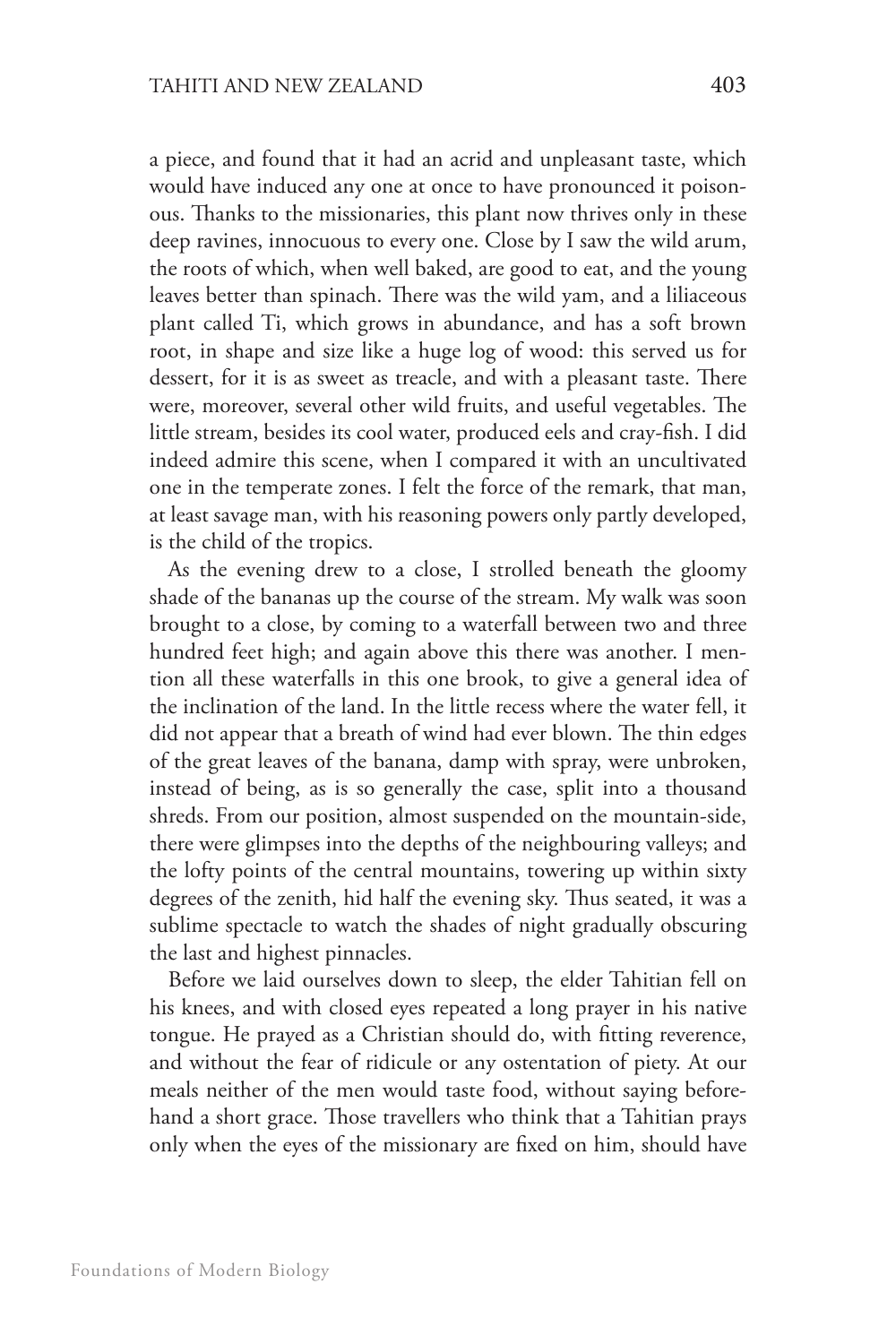slept with us that night on the mountain-side. Before morning it rained very heavily; but the good thatch of banana-leaves kept us dry.

*November 19th*.—At daylight my friends, after their morning prayer, prepared an excellent breakfast in the same manner as in the evening. They themselves certainly partook of it largely; indeed I never saw any men eat near so much. I suppose such enormously capacious stomachs must be the effect of a large part of their diet consisting of fruit and vegetables, which contain, in a given bulk, a comparatively small portion of nutriment. Unwittingly, I was the means of my companions breaking, as I afterwards learned, one of their own laws and resolutions: I took with me a flask of spirits, which they could not refuse to partake of; but as often as they drank a little, they put their fingers before their mouths, and uttered the word "Missionary." About two years ago, although the use of the ava was prevented, drunkenness from the introduction of spirits became very prevalent. The missionaries prevailed on a few good men, who saw that their country was rapidly going to ruin, to join with them in a Temperance Society. From good sense or shame, all the chiefs and the queen were at last persuaded to join. Immediately a law was passed, that no spirits should be allowed to be introduced into the island, and that he who sold and he who bought the forbidden article should be punished by a fine. With remarkable justice, a certain period was allowed for stock in hand to be sold, before the law came into effect. But when it did, a general search was made, in which even the houses of the missionaries were not exempted, and all the ava (as the natives call all ardent spirits) was poured on the ground. When one reflects on the effect of intemperance on the aborigines of the two Americas, I think it will be acknowledged that every well-wisher of Tahiti owes no common debt of gratitude to the missionaries. As long as the little island of St. Helena remained under the government of the East India Company, spirits, owing to the great injury they had produced, were not allowed to be imported; but wine was supplied from the Cape of Good Hope. It is rather a striking, and not very gratifying fact, that in the same year that spirits were allowed to be sold in St. Helena, their use was banished from Tahiti by the free will of the people.

After breakfast we proceeded on our journey. As my object was merely to see a little of the interior scenery, we returned by another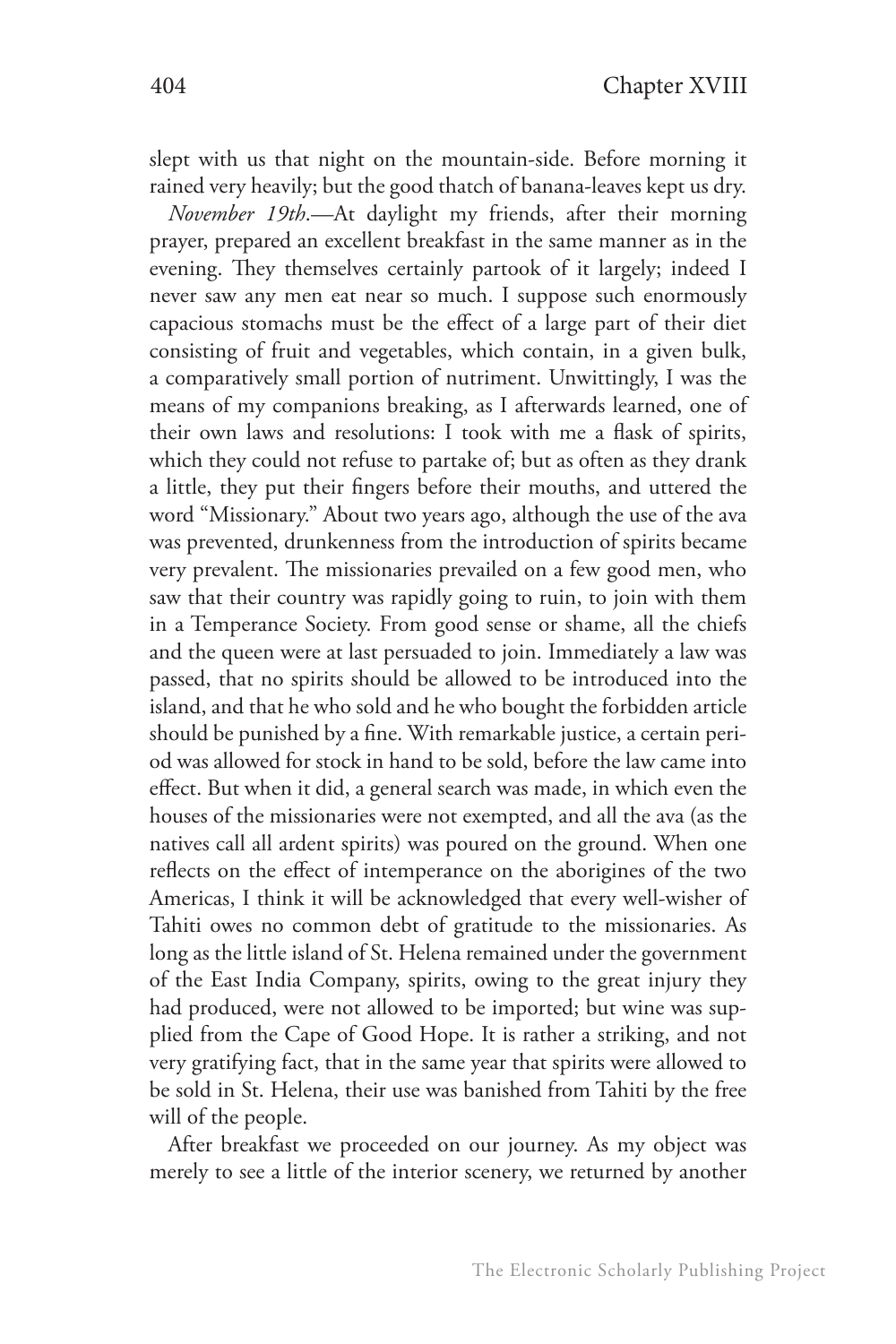track, which descended into the main valley lower down. For some distance we wound, by a most intricate path, along the side of the mountain which formed the valley. In the less precipitous parts we passed through extensive groves of the wild banana. The Tahitians, with their naked, tattooed bodies, their heads ornamented with flowers, and seen in the dark shade of these groves, would have formed a fine picture of man inhabiting some primeval land. In our descent we followed the line of ridges; these were exceedingly narrow, and for considerable lengths steep as a ladder; but all clothed with vegetation. The extreme care necessary in poising each step rendered the walk fatiguing. I did not cease to wonder at these ravines and precipices: when viewing the country from one of the knife-edged ridges, the point of support was so small, that the effect was nearly the same as it must be from a balloon. In this descent we had occasion to use the ropes only once, at the point where we entered the main valley. We slept under the same ledge of rock where we had dined the day before: the night was fine, but from the depth and narrowness of the gorge, profoundly dark.

Before actually seeing this country, I found it difficult to understand two facts mentioned by Ellis; namely, that after the murderous battles of former times, the survivors on the conquered side retired into the mountains, where a handful of men could resist a multitude. Certainly half-a-dozen men, at the spot where the Tahitian reared the old tree, could easily have repulsed thousands. Secondly, that after the introduction of Christianity, there were wild men who lived in the mountains, and whose retreats were unknown to the more civilized inhabitants.

*November 20th.*—In the morning we started early, and reached Matavai at noon. On the road we met a large party of noble athletic men, going for wild bananas. I found that the ship, on account of the difficulty in watering, had moved to the harbour of Papawa, to which place I immediately walked. This is a very pretty spot. The cove is surrounded by reefs, and the water as smooth as in a lake. The cultivated ground, with its beautiful productions, interspersed with cottages, comes close down to the water's edge.

From the varying accounts which I had read before reaching these islands, I was very anxious to form, from my own observation, a judgment of their moral state,—although such judgment would nec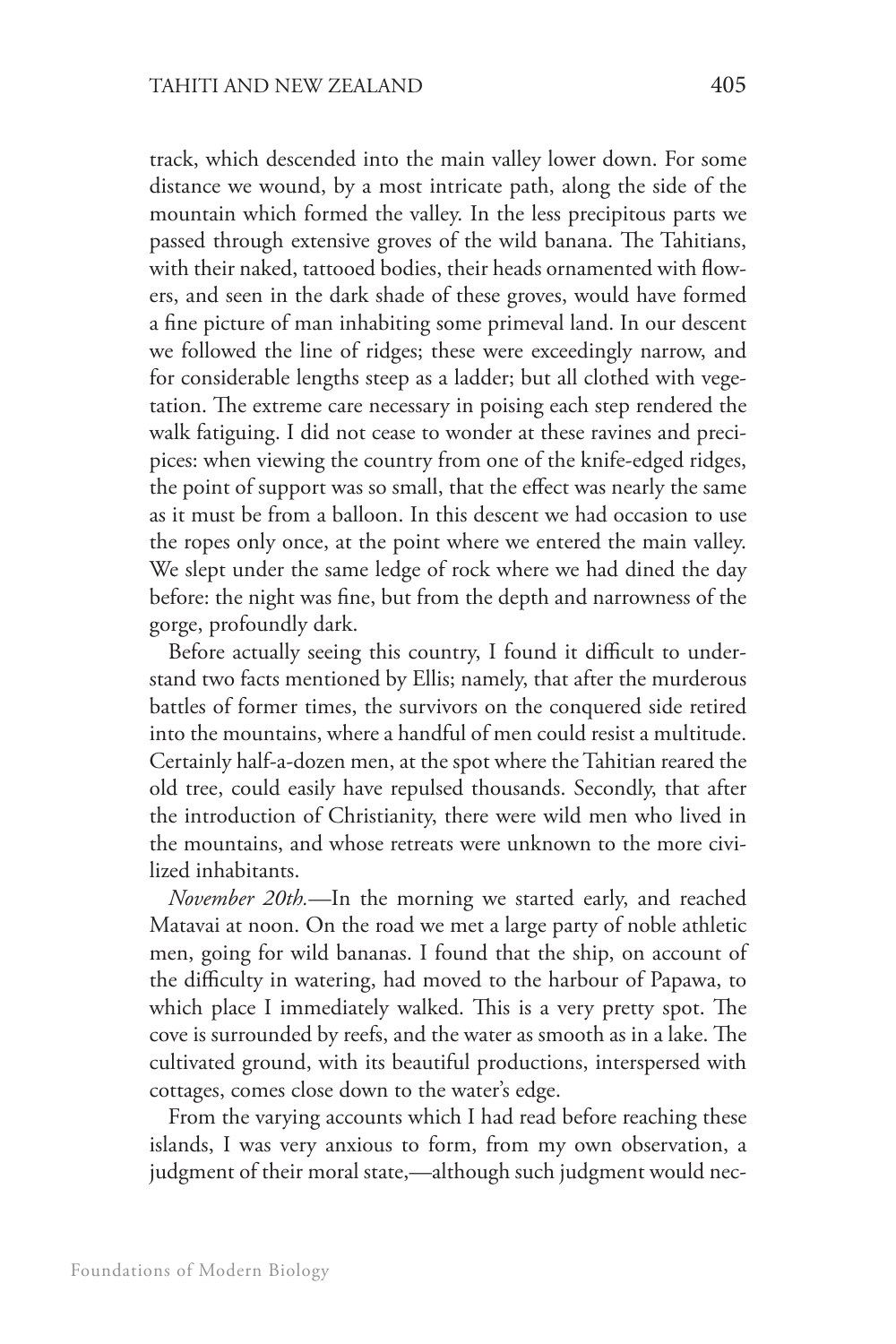essarily be very imperfect. First impressions at all times very much depend on one's previously-acquired ideas. My notions were drawn from Ellis's 'Polynesian Researches'—an admirable and most interesting work, but naturally looking at every thing under a favourable point of view; from Beechey's Voyage; and from that of Kotzebue, which is strongly adverse to the whole missionary system. He who compares these three accounts will, I think, form a tolerably accurate conception of the present state of Tahiti. One of my impressions, which I took from the two last authorities, was decidedly incorrect; viz., that the Tahitians had become a gloomy race, and lived in fear of the missionaries. Of the latter feeling I saw no trace, unless, indeed, fear and respect be confounded under one name. Instead of discontent being a common feeling, it would be difficult in Europe to pick out of a crowd half so many merry and happy faces. The prohibition of the flute and dancing is inveighed against as wrong and foolish; the more than presbyterian manner of keeping the sabbath is looked at in a similar light. On these points I will not pretend to offer any opinion, in opposition to men who have resided as many years as I was days on the island.

On the whole, it appears to me that the morality and religion of the inhabitants are highly creditable. There are many who attack, even more acrimoniously than Kotzebue, both the missionaries, their system, and the effects produced by it. Such reasoners never compare the present state with that of the island only twenty years ago; nor even with that of Europe at this day; but they compare it with the high standard of Gospel perfection. They expect the missionaries to effect that which the Apostles themselves failed to do. In as much as the condition of the people falls short of this high standard, blame is attached to the missionary, instead of credit for that which he has effected. They forget, or will not remember, that human sacrifices, and the power of an idolatrous priesthood—a system of profligacy unparalleled in any other part of the world—infanticide a consequence of that system—bloody wars, where the conquerors spared neither women nor children—that all these have been abolished; and that dishonesty, intemperance, and licentiousness have been greatly reduced by the introduction of Christianity. In a voyager to forget these things is base ingratitude; for should he chance to be at the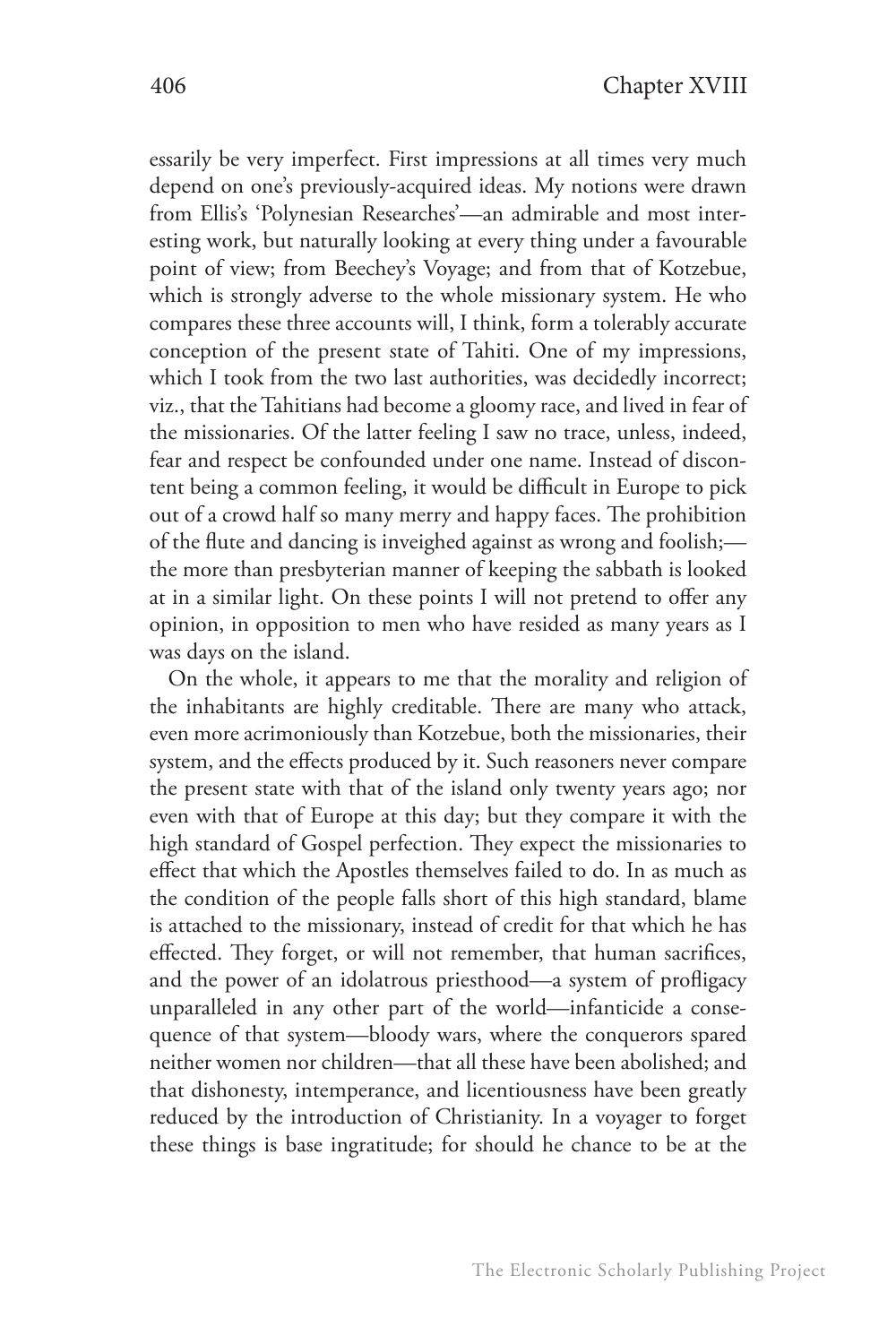point of shipwreck on some unknown coast, he will most devoutly pray that the lesson of the missionary may have extended thus far.

In point of morality, the virtue of the women, it has been often said, is most open to exception. But before they are blamed too severely, it will be well distinctly to call to mind the scenes described by Captain Cook and Mr. Banks, in which the grandmothers and mothers of the present race played a part. Those who are most severe, should consider how much of the morality of the women in Europe, is owing to the system early impressed by mothers on their daughters, and how much in each individual case to the precepts of religion. But it is useless to argue against such reasoners;—I believe that, disappointed in not finding the field of licentiousness quite so open as formerly, they will not give credit to a morality which they do not wish to practise, or to a religion which they undervalue, if not despise.

*Sunday, 22nd.*—The harbour of Papiéte, where the queen resides, may be considered as the capital of the island: it is also the seat of government, and the chief resort of shipping. Captain Fitz Roy took a party there this day to hear divine service, first in the Tahitian language, and afterwards in our own. Mr. Pritchard, the leading missionary in the island, performed the service. The chapel consisted of a large airy framework of wood; and it was filled to excess by tidy, clean people, of all ages and both sexes. I was rather disappointed in the apparent degree of attention; but I believe my expectations were raised too high. At all events the appearance was quite equal to that in a country church in England. The singing of the hymns was decidedly very pleasing; but the language from the pulpit, although fluently delivered, did not sound well: a constant repetition of words, like "*tata ta, mata mai*," rendered it monotonous. After English service, a party returned on foot to Matavai. It was a pleasant walk, sometimes along the sea-beach and sometimes under the shade of the many beautiful trees.

About two years ago, a small vessel under English colours was plundered by some of the inhabitants of the Low Islands, which were then under the dominion of the Queen of Tahiti. It was believed that the perpetrators were instigated to this act by some indiscreet laws issued by her majesty. The British government demanded compensation; which was acceded to, and a sum of nearly three thousand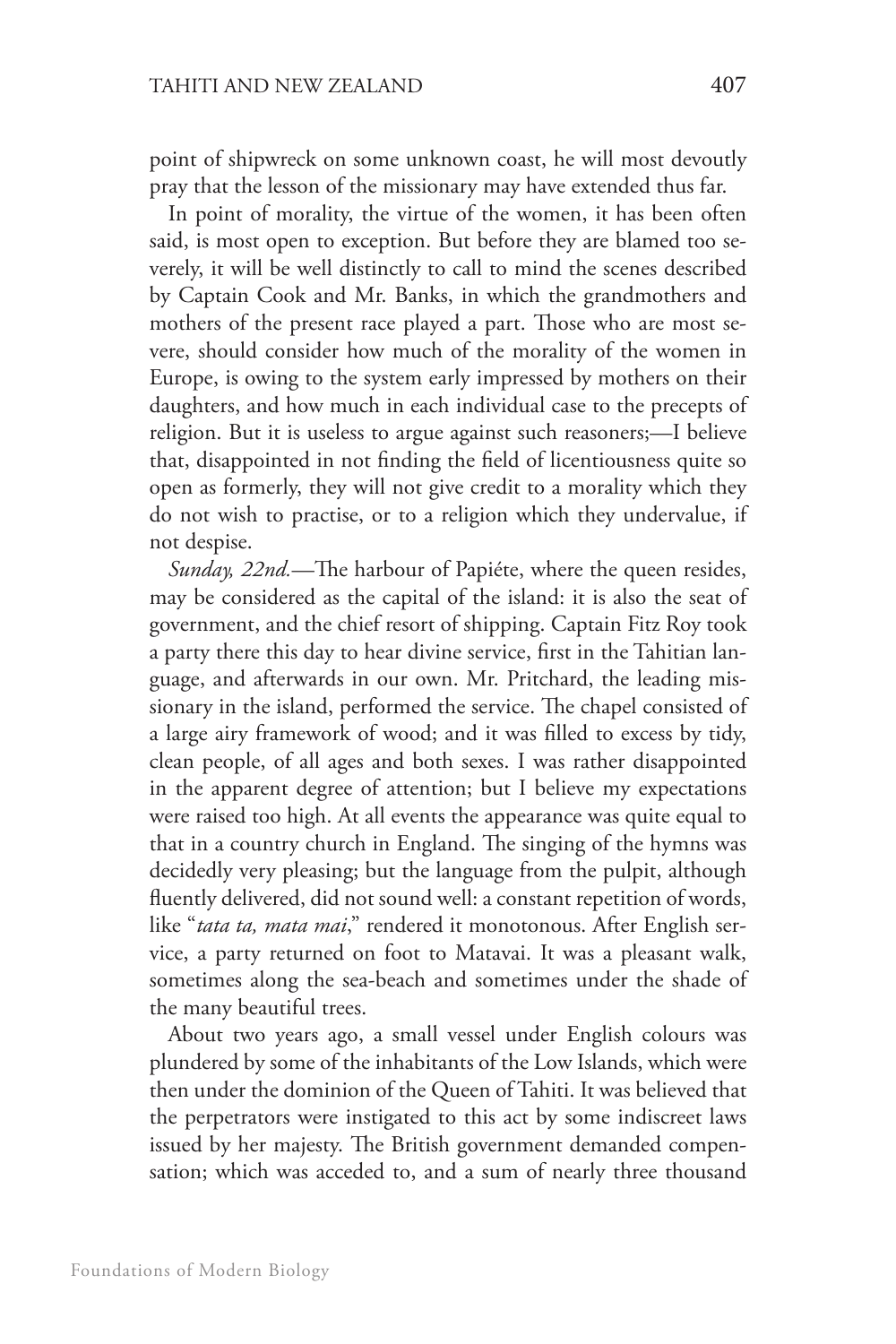dollars was agreed to be paid on the first of last September. The Commodore at Lima ordered Captain Fitz Roy to inquire concerning this debt, and to demand satisfaction if it were not paid. Captain Fitz Roy accordingly requested an interview with the Queen Pomarre, since famous from the ill-treatment she has received from the French; and a parliament was held to consider the question, at which all the principal chiefs of the island, and the queen, were assembled. I will not attempt to describe what took place, after the interesting account given by Captain Fitz Roy. The money, it appeared, had not been paid; perhaps the alleged reasons were rather equivocal; but otherwise I cannot sufficiently express our general surprise at the extreme good sense, the reasoning powers, moderation, candour, and prompt resolution, which were displayed on all sides. I believe we all left the meeting with a very different opinion of the Tahitians, from what we entertained when we entered. The chiefs and people resolved to subscribe and complete the sum which was wanting; Captain Fitz Roy urged that it was hard that their private property should be sacrificed for the crimes of distant islanders. They replied, that they were grateful for his consideration, but that Pomarre was their Queen, and that they were determined to help her in this her difficulty. This resolution and its prompt execution, for a book was opened early the next morning, made a perfect conclusion to this very remarkable scene of loyalty and good feeling.

After the main discussion was ended, several of the chiefs took the opportunity of asking Captain Fitz Roy many intelligent questions on international customs and laws, relating to the treatment of ships and foreigners. On some points, as soon as the decision was made, the law was issued verbally on the spot. This Tahitian parliament lasted for several hours; and when it was over Captain Fitz Roy invited Queen Pomarre to pay the Beagle a visit.

*November 25th*.—In the evening four boats were sent for her majesty; the ship was dressed with flags, and the yards manned on her coming on board. She was accompanied by most of the chiefs. The behaviour of all was very proper: they begged for nothing, and seemed much pleased with Captain Fitz Roy's presents. The Queen is a large awkward woman, without any beauty, grace, or dignity. She has only one royal attribute: a perfect immoveability of expression under all circumstances, and that rather a sullen one. The rockets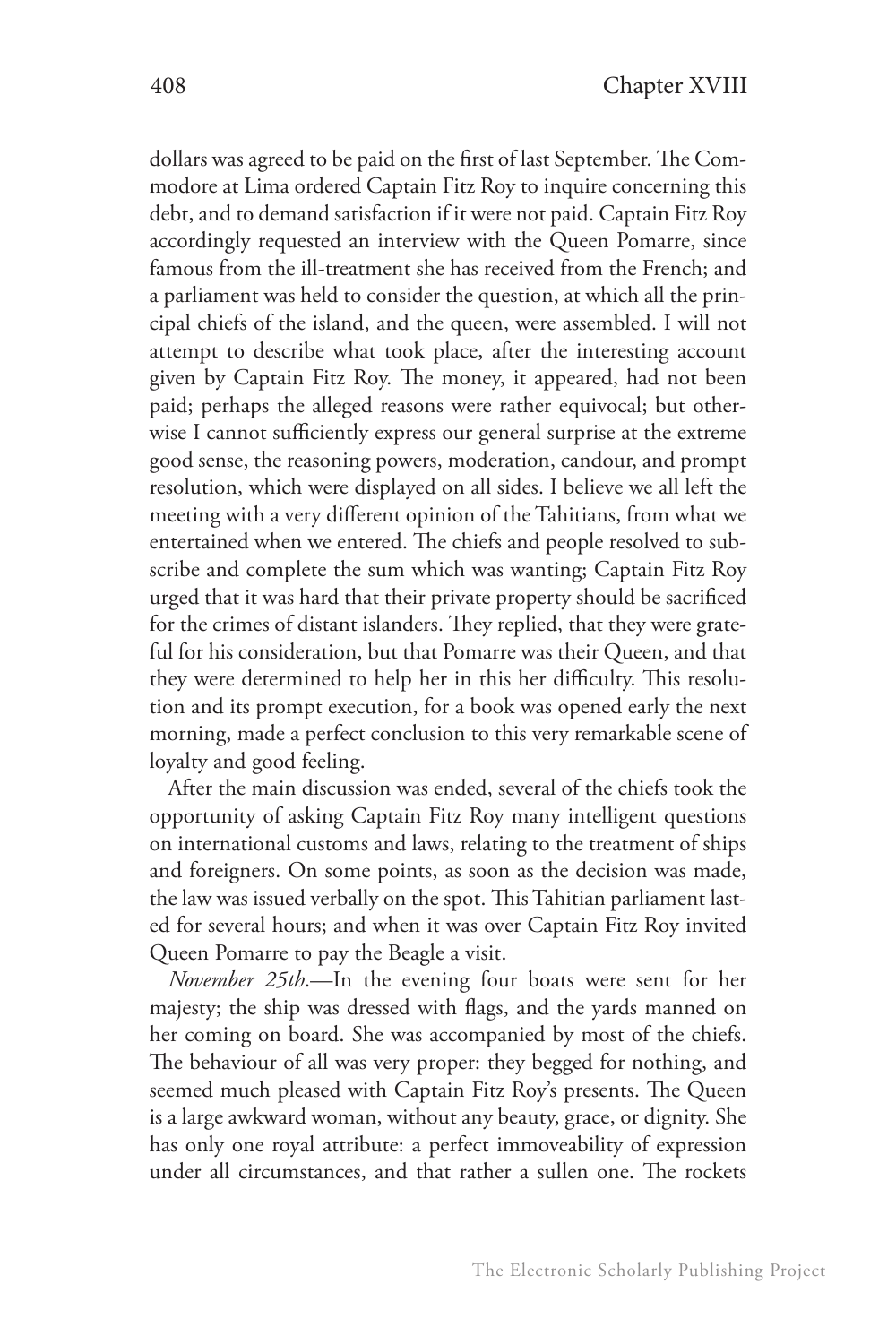were most admired; and a deep "Oh!" could be heard from the shore, all round the dark bay, after each explosion. The sailors' songs were also much admired; and the queen said she thought that one of the most boisterous ones certainly could not be a hymn! The royal party did not return on shore till past midnight.

*26th*.—In the evening, with a gentle land-breeze, a course was steered for New Zealand; and as the sun set, we had a farewell view of the mountains of Tahiti—the island to which every voyager has offered up his tribute of admiration.

*December 19th*.—In the evening we saw in the distance New Zealand. We may now consider that we have nearly crossed the Pacific. It is necessary to sail over this great ocean to comprehend its immensity. Moving quickly onwards for weeks together, we meet with nothing but the same blue, profoundly deep, ocean. Even within the archipelagoes, the islands are mere specks, and far distant one from the other. Accustomed to look at maps drawn on a small scale, where dots, shading, and names are crowded together, we do not rightly judge how infinitely small the proportion of dry land is to the water of this vast expanse. The meridian of the Antipodes has likewise been passed; and now every league, it made us happy to think, was one league nearer to England. These Antipodes call to one's mind old recollections of childish doubt and wonder. Only the other day I looked forward to this airy barrier as a definite point in our voyage homewards; but now I find it, and all such resting-places for the imagination, are like shadows, which a man moving onwards cannot catch. A gale of wind lasting for some days, has lately given us full leisure to measure the future stages in our long homeward voyage, and to wish most earnestly for its termination.

*December 21st*.—Early in the morning we entered the Bay of Islands, and being becalmed for some hours near the mouth, we did not reach the anchorage till the middle of the day. The country is hilly, with a smooth outline, and is deeply intersected by numerous arms of the sea extending from the bay. The surface appears from a distance as if clothed with coarse pasture, but this in truth is nothing but fern. On the more distant hills, as well as in parts of the valleys, there is a good deal of woodland. The general tint of the landscape is not a bright green; and it resembles the country a short distance to the south of Concepcion in Chile. In several parts of the bay,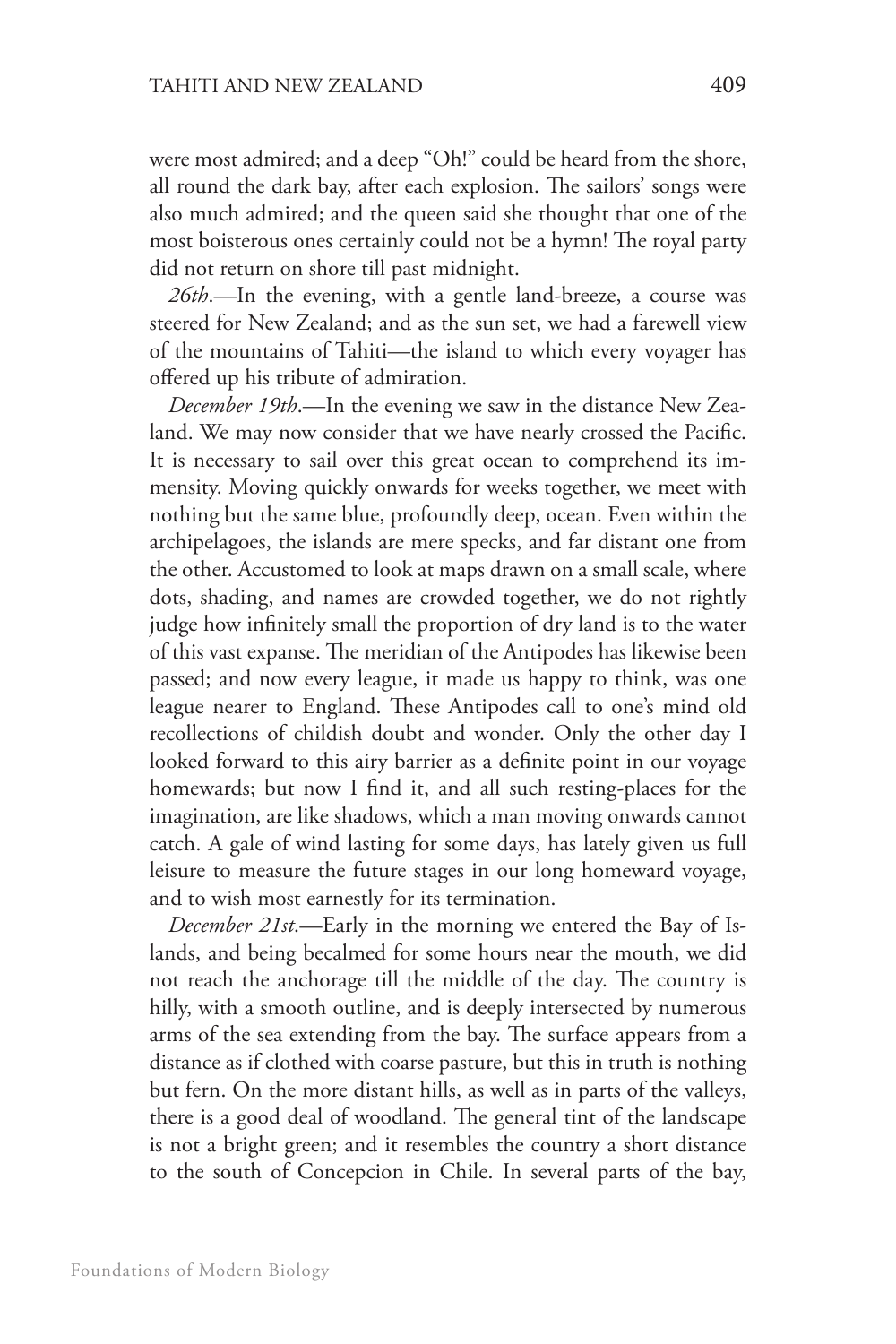little villages of square tidy-looking houses are scattered close down to the water's edge. Three whaling-ships were lying at anchor, and a canoe every now and then crossed from shore to shore; with these exceptions, an air of extreme quietness reigned over the whole district. Only a single canoe came alongside. This, and the aspect of the whole scene, afforded a remarkable, and not very pleasing contrast, with our joyful and boisterous welcome at Tahiti.

In the afternoon we went on shore to one of the larger groups of houses, which yet hardly deserves the title of a village. Its name is Pahia: it is the residence of the missionaries; and there are no native residents except servants and labourers. In the vicinity of the Bay of Islands, the number of Englishmen, including their families, amounts to between two and three hundred. All the cottages, many of which are white-washed and look very neat, are the property of the English. The hovels of the natives are so diminutive and paltry, that they can scarcely be perceived from a distance. At Pahia, it was quite pleasing to behold the English flowers in the gardens before the houses; there were roses of several kinds, honeysuckle, jasmine, stocks, and whole hedges of sweetbriar.

*December 22nd*.—In the morning I went out walking; but I soon found that the country was very impracticable. All the hills are thickly covered with tall fern, together with a low bush which grows like a cypress; and very little ground has been cleared or cultivated. I then tried the sea-beach; but proceeding towards either hand, my walk was soon stopped by saltwater creeks and deep brooks. The communication between the inhabitants of the different parts of the bay, is (as in Chiloe) almost entirely kept up by boats. I was surprised to find that almost every hill which I ascended, had been at some former time more or less fortified. The summits were cut into steps or successive terraces, and frequently they had been protected by deep trenches. I afterwards observed that the principal hills inland in like manner showed an artificial outline. These are the Pas, so frequently mentioned by Captain Cook under the name of "hippah;" the difference of sound being owing to the prefixed article.

That the Pas had formerly been much used, was evident from the piles of shells, and the pits in which, as I was informed, sweet potatoes used to be kept as a reserve. As there was no water on these hills, the defenders could never have anticipated a long siege, but only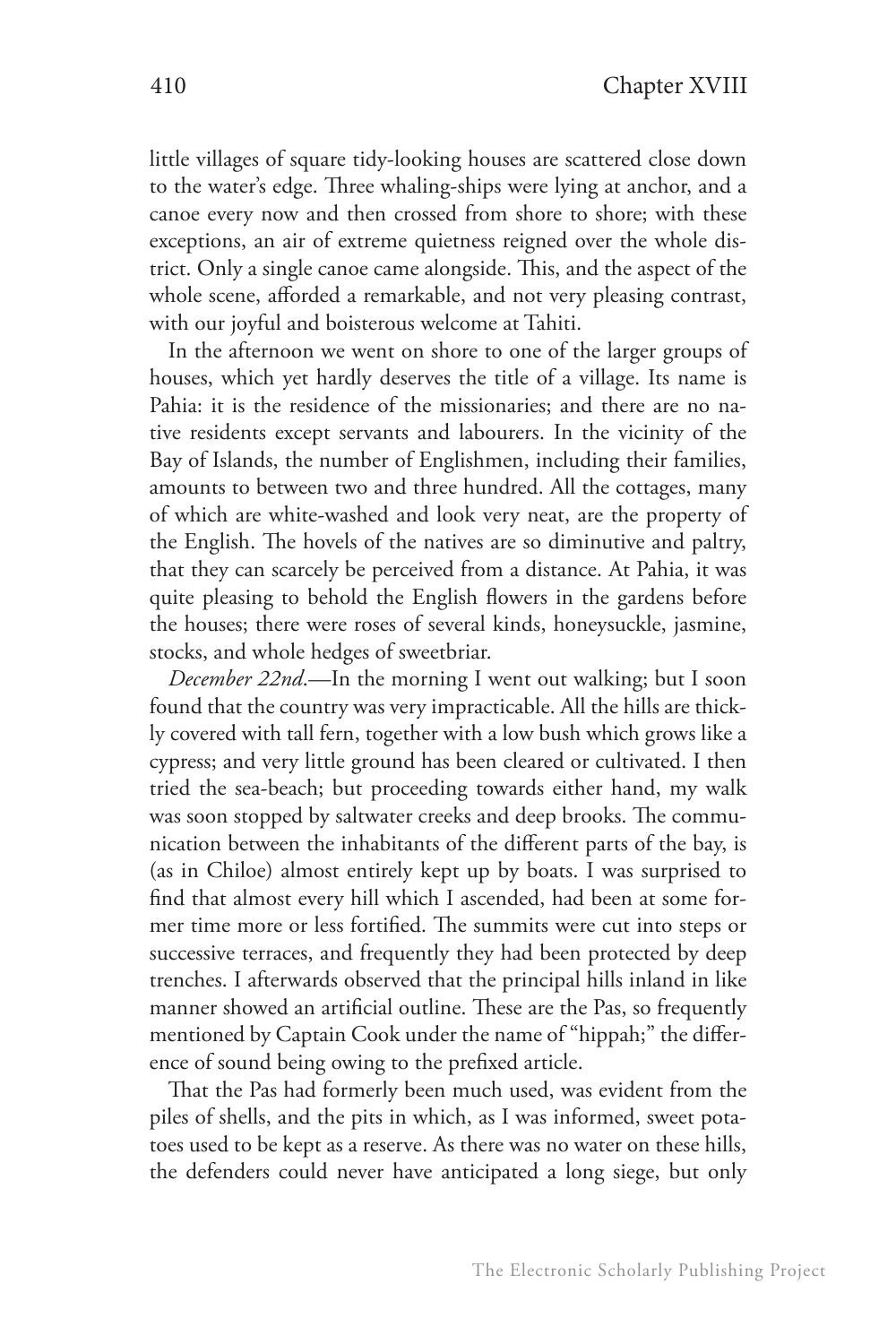a hurried attack for plunder, against which the successive terraces would have afforded good protection. The general introduction of fire-arms has changed the whole system of warfare; and an exposed situation on the top of a hill is now worse than useless. The Pas in consequence are, at the present day, always built on a level piece of ground. They consist of a double stockade of thick and tall posts, placed in a zigzag line, so that every part can be flanked. Within the stockade a mound of earth is thrown up, behind which the defenders can rest in safety, or use their fire-arms over it. On the level of the ground little archways sometimes pass through this breastwork, by which means the defenders can crawl out to the stockade to reconnoitre their enemies. The Rev. W. Williams, who gave me this account, added, that in one Pas he had noticed spurs or buttresses projecting on the inner and protected side of the mound of earth. On asking the chief the use of them, he replied, that if two or three of his men were shot, their neighbours would not see the bodies, and so be discouraged.

These Pas are considered by the New Zealanders as very perfect means of defence: for the attacking force is never so well disciplined as to rush in a body to the stockade, cut it down, and effect their entry. When a tribe goes to war, the chief cannot order one party to go here and another there; but every man fights in the manner which best pleases himself; and to each separate individual to approach a stockade defended by fire-arms must appear certain death. I should think a more warlike race of inhabitants could not be found in any part of the world than the New Zealanders. Their conduct on first seeing a ship, as described by Captain Cook, strongly illustrates this: the act of throwing volleys of stones at so great and novel an object, and their defiance of "Come on shore and we will kill and eat you all," shows uncommon boldness. This warlike spirit is evident in many of their customs, and even in their smallest actions. If a New Zealander is struck, although but in joke, the blow must be returned; and of this I saw an instance with one of our officers.

At the present day, from the progress of civilization, there is much less warfare, except among some of the southern tribes. I heard a characteristic anecdote of what took place some time ago in the south. A missionary found a chief and his tribe in preparation for war;—their muskets clean and bright, and their ammunition ready.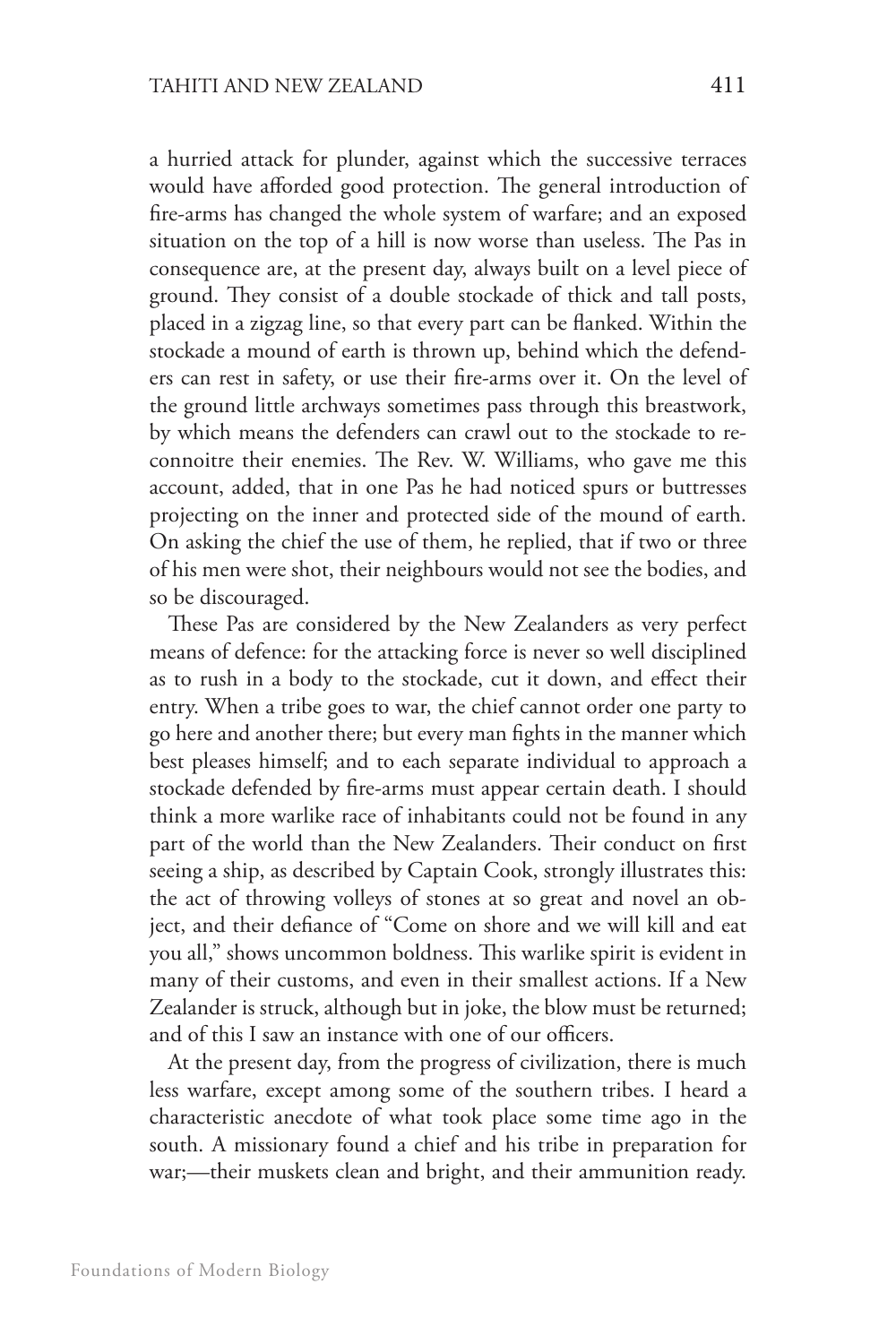He reasoned long on the inutility of the war, and the little provocation which had been given for it. The chief was much shaken in his resolution, and seemed in doubt: but at length it occurred to him that a barrel of his gunpowder was in a bad state, and that it would not keep much longer. This was brought forward as an unanswerable argument for the necessity of immediately declaring war: the idea of allowing so much good gunpowder to spoil was not to be thought of; and this settled the point. I was told by the missionaries that in the life of Shongi, the chief who visited England, the love of war was the one and lasting spring of every action. The tribe in which he was a principal chief, had at one time been much oppressed by another tribe, from the Thames River. A solemn oath was taken by the men, that when their boys should grow up, and they should be powerful enough, they would never forget or forgive these injuries. To fulfil this oath appears to have been Shongi's chief motive for going to England; and when there it was his sole object. Presents were valued only as they could be converted into arms; of the arts, those alone interested him which were connected with the manufacture of arms. When at Sydney, Shongi, by a strange coincidence, met the hostile chief of the Thames River at the house of Mr. Marsden: their conduct was civil to each other; but Shongi told him that when again in New Zealand he would never cease to carry war into his country. The challenge was accepted; and Shongi on his return fulfilled the threat to the utmost letter. The tribe on the Thames River was utterly overthrown, and the chief to whom the challenge had been given was himself killed. Shongi, although harbouring such deep feelings of hatred and revenge, is described as having been a goodnatured person.

In the evening I went with Captain Fitz Roy and Mr. Baker, one of the missionaries, to pay a visit to Kororadika: we wandered about the village, and saw and conversed with many of the people, both men, women, and children. Looking at the New Zealander, one naturally compares him with the Tahitian; both belonging to the same family of mankind. The comparison, however, tells heavily against the New Zealander. He may, perhaps, be superior in energy, but in every other respect his character is of a much lower order. One glance at their respective expressions, brings conviction to the mind that one is a savage, the other a civilized man. It would be vain to seek in the whole of New Zealand a person with the face and mien of the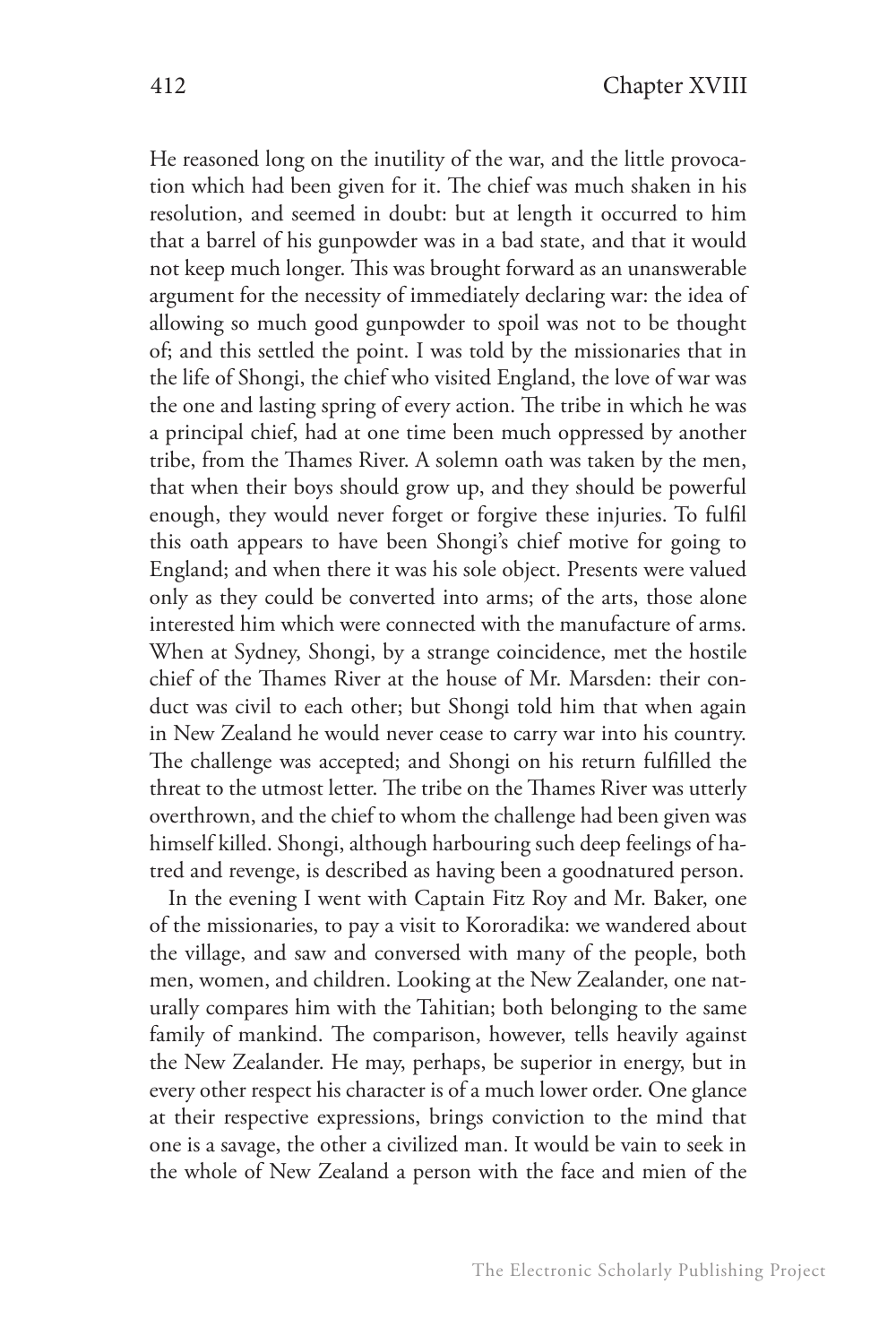old Tahitian chief Utamme. No doubt the extraordinary manner in which tattooing is here practised, gives a disagreeable expression to their countenances. The complicated but symmetrical figures covering the whole face, puzzle and mislead an unaccustomed eye: it is moreover probable, that the deep incisions, by destroying the play of the superficial muscles, give an air of rigid inflexibility. But, besides this, there is a twinkling in the eye, which cannot indicate any thing but cunning and ferocity. Their figures are tall and bulky; but not comparable in elegance with those of the working-classes in Tahiti.

Both their persons and houses are filthily dirty and offensive: the idea of washing either their bodies or their clothes never seems to enter their heads. I saw a chief, who was wearing a shirt black and matted with filth, and when asked how it came to be so dirty, he replied, with surprise, "Do not you see it is an old one?" Some of the men have shirts; but the common dress is one or two large blankets, generally black with dirt, which are thrown over their shoulders in a very inconvenient and awkward fashion. A few of the principal chiefs have decent suits of English clothes; but these are only worn on great occasions.

*December 23rd*.—At a place called Waimate, about fifteen miles from the Bay of Islands, and midway between the eastern and western coasts, the missionaries have purchased some land for agricultural purposes. I had been introduced to the Rev. W. Williams, who, upon my expressing a wish, invited me to pay him a visit there. Mr. Bushby, the British resident, offered to take me in his boat by a creek, where I should see a pretty waterfall, and by which means my walk would be shortened. He likewise procured for me a guide. Upon asking a neighbouring chief to recommend a man, the chief himself offered to go; but his ignorance of the value of money was so complete, that at first he asked how many pounds I would give him, but afterwards was well contented with two dollars. When I showed the chief a very small bundle, which I wanted carried, it became absolutely necessary for him to take a slave. These feelings of pride are beginning to wear away; but formerly a leading man would sooner have died, than undergone the indignity of carrying the smallest burden. My companion was a light active man, dressed in a dirty blanket, and with his face completely tattooed. He had formerly been a great warrior. He appeared to be on very cordial terms with Mr. Bushby;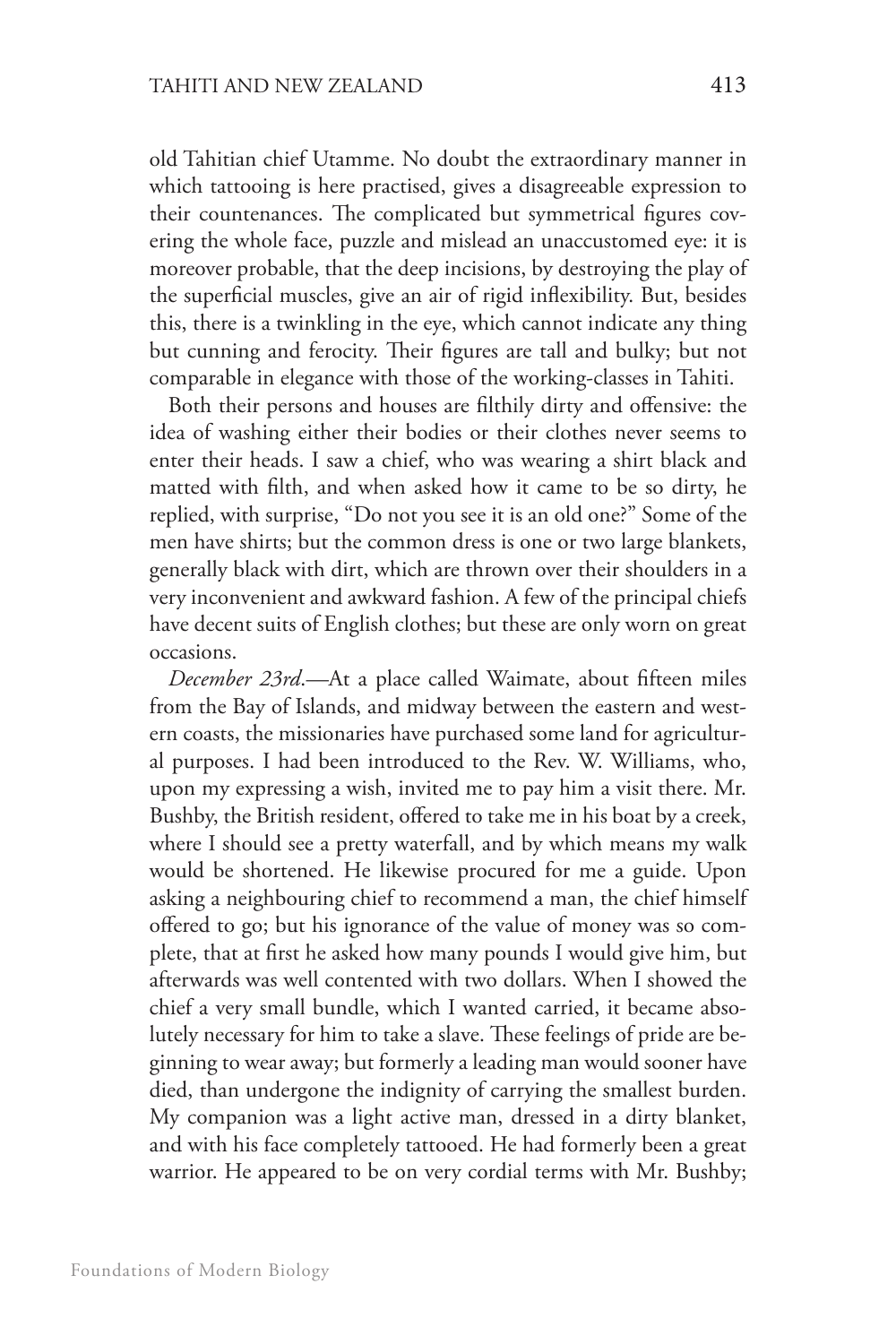but at various times they had quarrelled violently. Mr. Bushby remarked that a little quiet irony would frequently silence any one of these natives in their most blustering moments. This chief has come and harangued Mr. Bushby in a hectoring manner, saying, "A great chief, a great man, a friend of mine, has come to pay me a visit—you must give him something good to eat, some fine presents, &c." Mr. Bushby has allowed him to finish his discourse, and then has quietly replied by some such answer as, "What else shall your slave do for you?" The man would then instantly, with a very comical expression, cease his braggadocio.

Some time ago, Mr. Bushby suffered a far more serious attack. A chief and a party of men tried to break into his house in the middle of the night, and not finding this so easy, commenced a brisk firing with their muskets. Mr. Bushby was slightly wounded; but the party was at length driven away. Shortly afterwards it was discovered who was the aggressor; and a general meeting of the chiefs was convened to consider the case. It was considered by the New Zealanders as very atrocious, inasmuch as it was a night attack, and that Mrs. Bushby was lying ill in the house: this latter circumstance, much to their honour, being considered in all cases as a protection. The chiefs agreed to confiscate the land of the aggressor to the King of England. The whole proceeding, however, in thus trying and punishing a chief was entirely without precedent. The aggressor, moreover, lost caste in the estimation of his equals; and this was considered by the British as of more consequence than the confiscation of his land.

As the boat was shoving off, a second chief stepped into her, who only wanted the amusement of the passage up and down the creek. I never saw a more horrid and ferocious expression than this man had. It immediately struck me I had somewhere seen his likeness: it will be found in Retzch's outlines to Schiller's ballad of Fridolin, where two men are pushing Robert into the burning iron furnace. It is the man who has his arm on Robert's breast. Physiognomy here spoke the truth; this chief had been a notorious murderer, and was an arrant coward to boot. At the point where the boat landed, Mr. Bushby accompanied me a few hundred yards on the road: I could not help admiring the cool impudence of the hoary old villain, whom we left lying in the boat, when he shouted to Mr. Bushby, "Do not you stay long, I shall be tired of waiting here."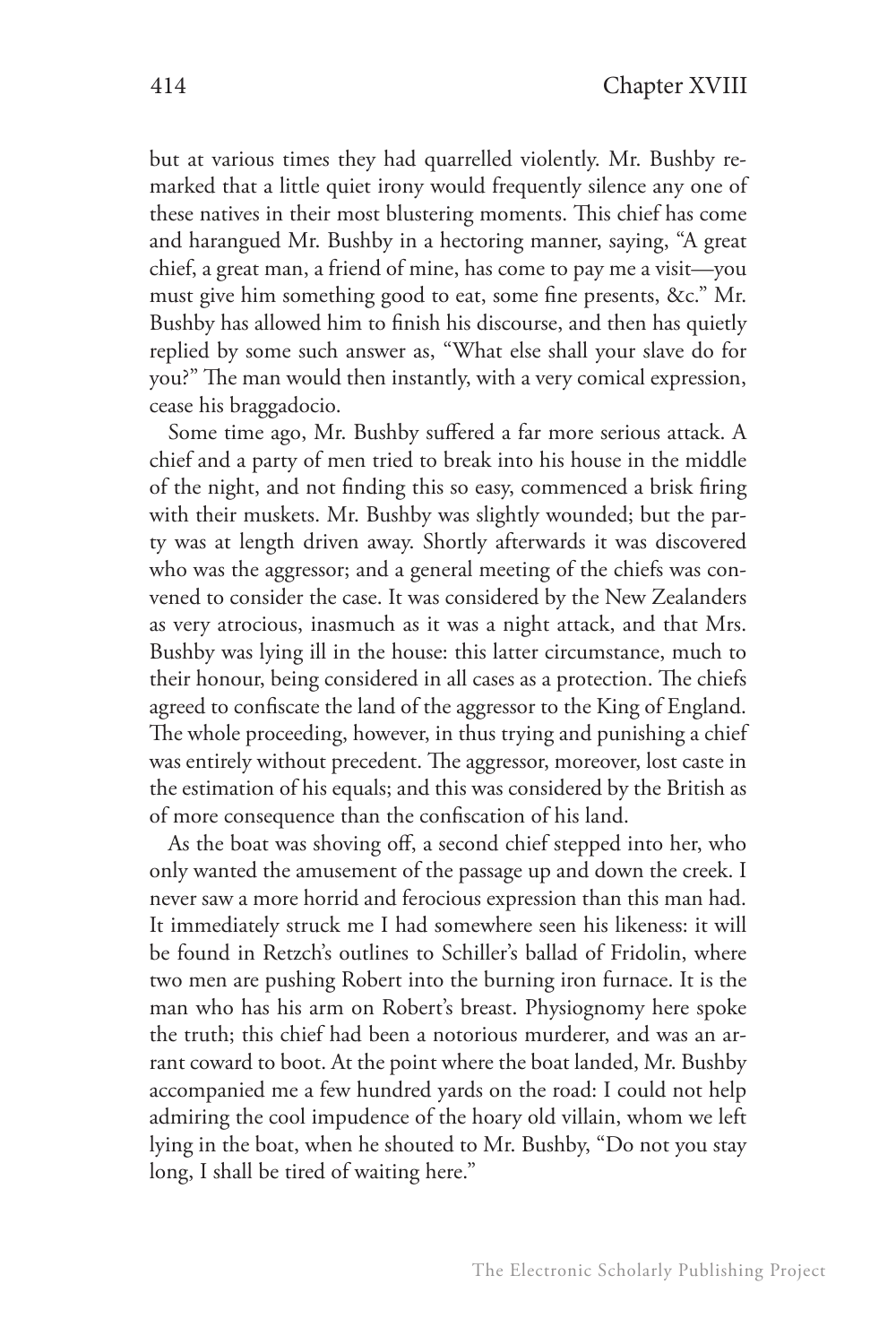We now commenced our walk. The road lay along a well-beaten path, bordered on each side by the tall fern, which covers the whole country. After travelling some miles, we came to a little country village, where a few hovels were collected together, and some patches of ground cultivated with potatoes. The introduction of the potato has been the most essential benefit to the island; it is now much more used than any native vegetable. New Zealand is favoured by one great natural advantage; namely, that the inhabitants can never perish from famine. The whole country abounds with fern; and the roots of this plant, if not very palatable, yet contain much nutriment. A native can always subsist on these, and on the shell-fish, which are abundant on all parts of the sea-coast. The villages are chiefly conspicuous by the platforms which are raised on four posts ten or twelve feet above the ground, and on which the produce of the fields is kept secure from all accidents.

On coming near one of the huts I was much amused by seeing in due form the ceremony of rubbing, or, as it ought to be called, pressing noses. The women, on our first approach, began uttering something in a most dolorous voice; they then squatted themselves down and held up their faces; my companion standing over them, one after another, placed the bridge of his nose at right angles to theirs, and commenced pressing. This lasted rather longer than a cordial shake of the hand with us; and as we vary the force of the grasp of the hand in shaking, so do they in pressing. During the process they uttered comfortable little grunts, very much in the same manner as two pigs do, when rubbing against each other. I noticed that the slave would press noses with any one he met, indifferently either before or after his master the chief. Although among these savages, the chief has absolute power of life and death over his slave, yet there is an entire absence of ceremony between them. Mr. Burchell has remarked the same thing in Southern Africa, with the rude Bachapins. Where civilization has arrived at a certain point, complex formalities soon arise between the different grades of society: thus at Tahiti all were formerly obliged to uncover themselves as low as the waist in presence of the king.

The ceremony of pressing noses having been duly completed with all present, we seated ourselves in a circle in the front of one of the hovels, and rested there half-an-hour. All the hovels have nearly the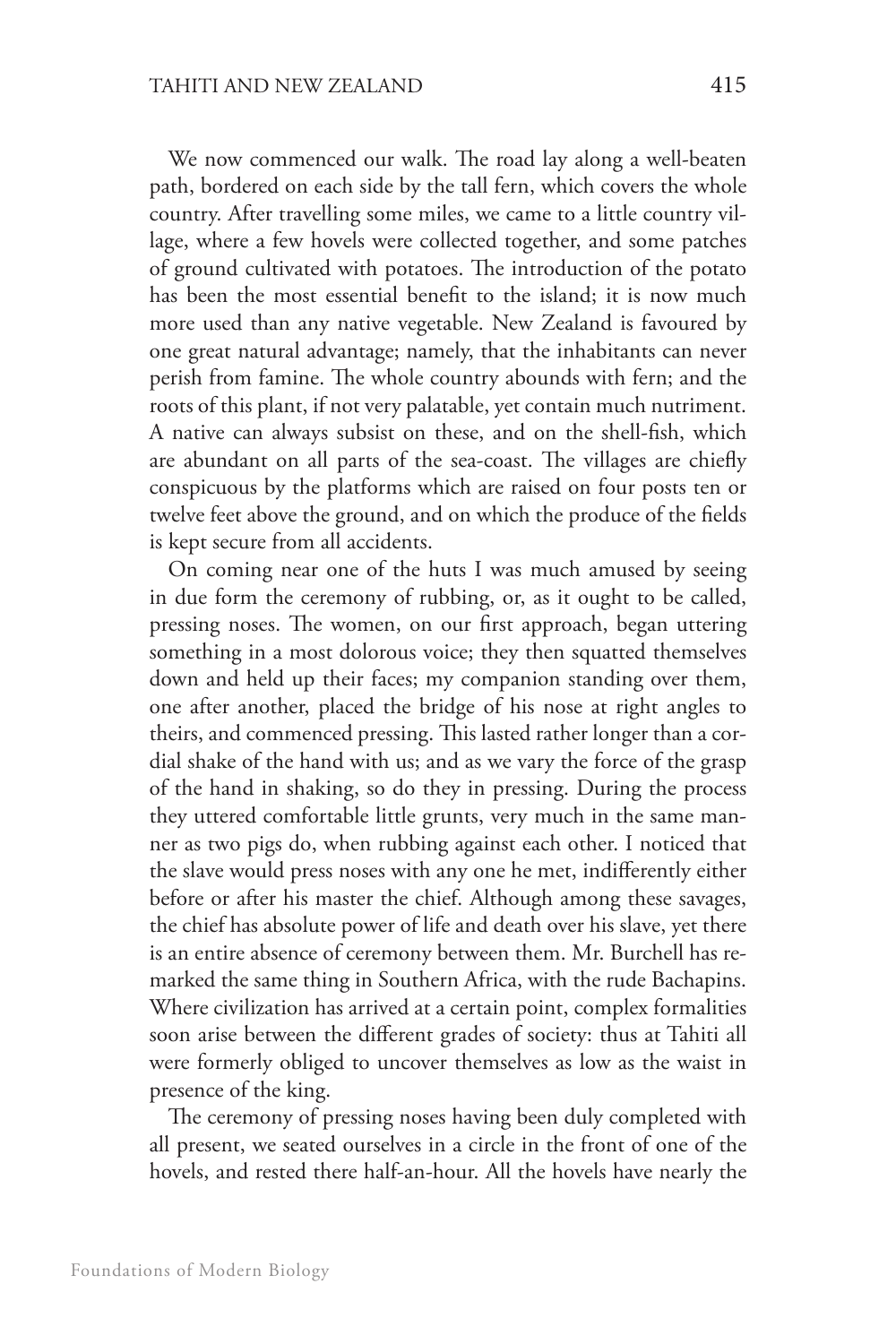same form and dimensions, and all agree in being filthily dirty. They resemble a cow-shed with one end open, but having a partition a little way within, with a square hole in it, making a small gloomy chamber. In this the inhabitants keep all their property, and when the weather is cold they sleep there. They eat, however, and pass their time in the open part in front. My guides having finished their pipes, we continued our walk. The path led through the same undulating country, the whole uniformly clothed as before with fern. On our right hand we had a serpentine river, the banks of which were fringed with trees, and here and there on the hill sides there was a clump of wood. The whole scene, in spite of its green colour, had rather a desolate aspect. The sight of so much fern impresses the mind with an idea of sterility: this, however, is not correct; for wherever the fern grows thick and breast-high, the land by tillage becomes productive. Some of the residents think that all this extensive open country originally was covered with forests, and that it has been cleared by fire. It is said, that by digging in the barest spots, lumps of the kind of resin which flows from the kauri pine are frequently found. The natives had an evident motive in clearing the country; for the fern, formerly a staple article of food, flourishes only in the open cleared tracks. The almost entire absence of associated grasses, which forms so remarkable a feature in the vegetation of this island, may perhaps be accounted for by the land having been aboriginally covered with forest-trees.

The soil is volcanic; in several parts we passed over slaggy lavas, and craters could clearly be distinguished on several of the neighbouring hills. Although the scenery is nowhere beautiful, and only occasionally pretty, I enjoyed my walk. I should have enjoyed it more, if my companion, the chief, had not possessed extraordinary conversational powers. I knew only three words; "good," "bad," and "yes:" and with these I answered all his remarks, without of course having understood one word he said. This, however, was quite sufficient: I was a good listener, an agreeable person, and he never ceased talking to me.

At length we reached Waimate. After having passed over so many miles of an uninhabited useless country, the sudden appearance of an English farm-house, and its well-dressed fields, placed there as if by an enchanter's wand, was exceedingly pleasant. Mr. Williams not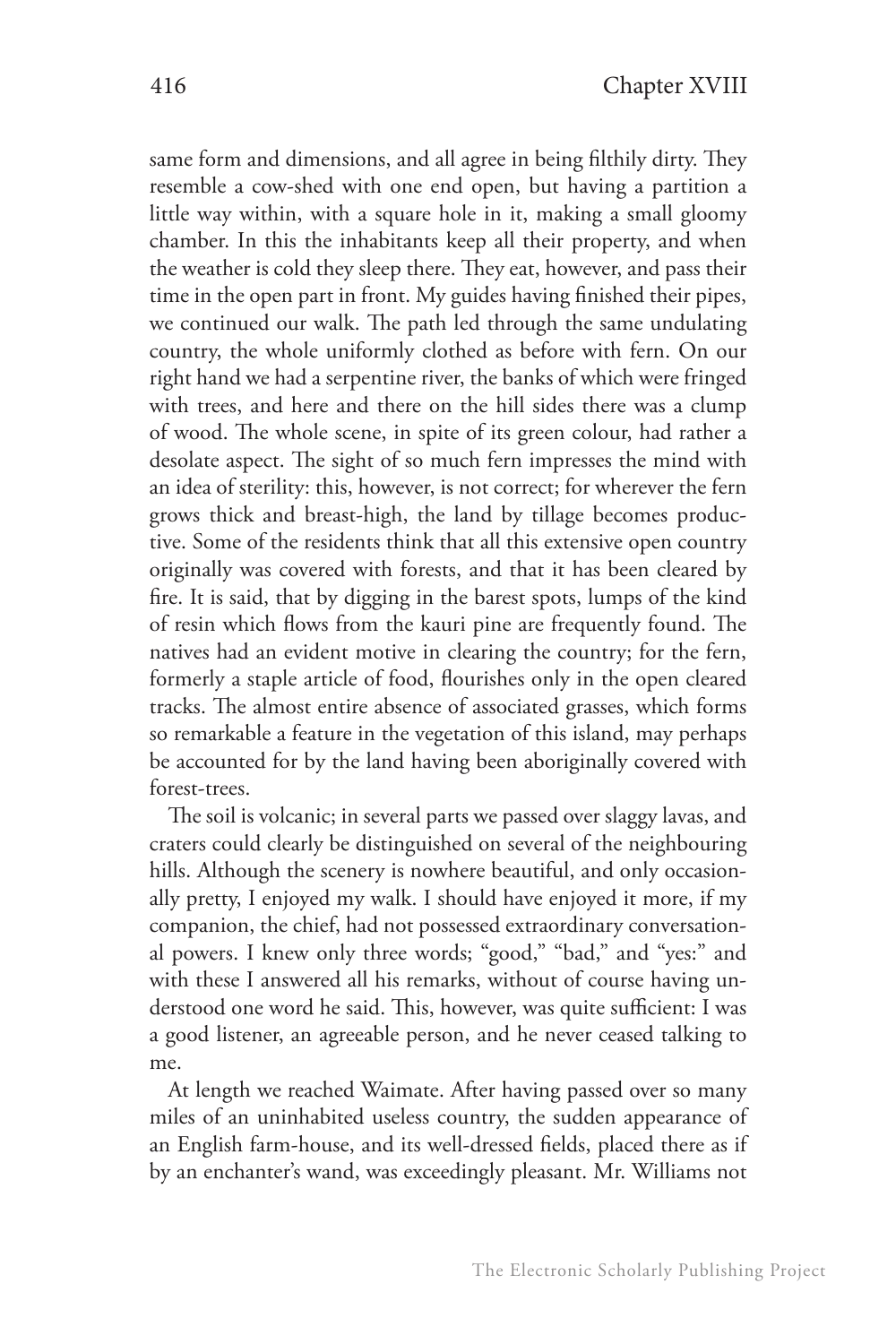being at home, I received in Mr. Davies's house, a cordial welcome. After drinking tea with his family party, we took a stroll about the farm. At Waimate there are three large houses, where the missionary gentlemen Messrs. Williams, Davies, and Clarke, reside; and near them are the huts of the native labourers. On an adjoining slope, fine crops of barley and wheat were standing in full ear; and in another part, fields of potatoes and clover. But I cannot attempt to describe all I saw; there were large gardens, with every fruit and vegetable which England produces; and many belonging to a warmer clime. I may instance asparagus, kidney beans, cucumbers, rhubarb, apples, pears, figs, peaches, apricots, grapes, olives, gooseberries, currants, hops, gorse for fences, and English oaks; also many kinds of flowers. Around the farm-yard there were stables, a thrashing-barn with its winnowing machine, a blacksmith's forge, and on the ground ploughshares and others tools: in the middle was that happy mixture of pigs and poultry, lying comfortably together, as in every English farm-yard. At the distance of a few hundred yards, where the water of a little rill had been dammed up into a pool, there was a large and substantial water-mill.

All this is very surprising, when it is considered that five years ago nothing but the fern flourished here. Moreover, native workmanship, taught by the missionaries, has effected this change;—the lesson of the missionary is the enchanter's wand. The house had been built, the windows framed, the fields ploughed, and even the trees grafted, by the New Zealander. At the mill, a New Zealander was seen powdered white with flour, like his brother miller in England. When I looked at this whole scene, I thought it admirable. It was not merely that England was brought vividly before my mind; yet, as the evening drew to a close, the domestic sounds, the fields of corn, the distant undulating country with its trees might well have been mistaken for our father-land: nor was it the triumphant feeling at seeing what Englishmen could effect; but rather the high hopes thus inspired for the future progress of this fine island.

Several young men, redeemed by the missionaries from slavery, were employed on the farm. They were dressed in a shirt, jacket, and trousers, and had a respectable appearance. Judging from one trifling anecdote, I should think they must be honest. When walking in the fields, a young labourer came up to Mr. Davies, and gave him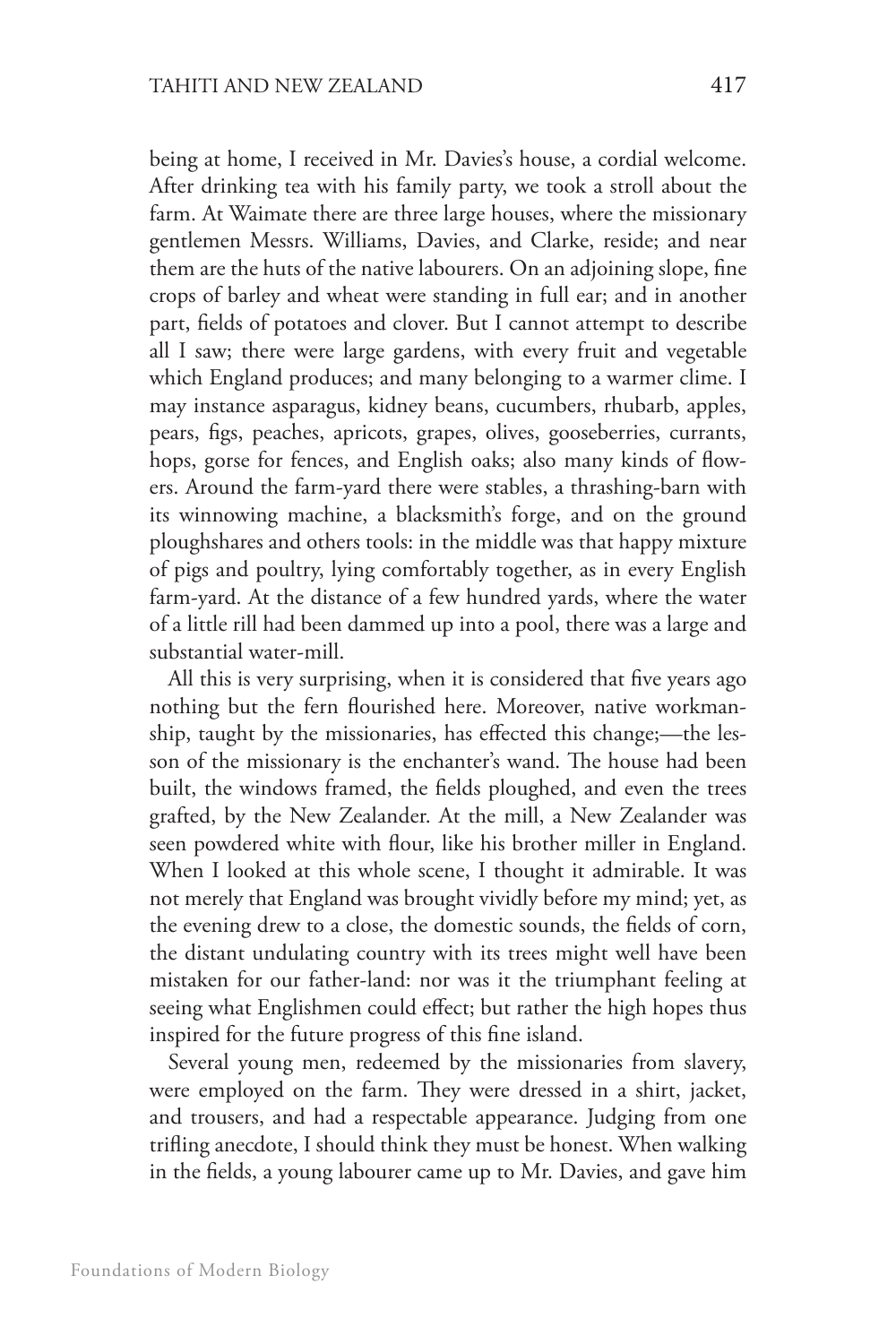a knife and gimlet, saying that he had found them on the road, and did not know to whom they belonged! These young men and boys appeared very merry and good-humoured. In the evening I saw a party of them at cricket: when I thought of the austerity of which the missionaries have been accused, I was amused by observing one of their own sons taking an active part in the game. A more decided and pleasing change was manifested in the young women, who acted as servants within the houses. Their clean, tidy, and healthy appearance, like that of dairy-maids in England, formed a wonderful contrast with the women of the filthy hovels in Kororadika. The wives of the missionaries tried to persuade them not to be tattooed; but a famous operator having arrived from the south, they said, "We really must just have a few lines on our lips; else when we grow old, our lips will shrivel, and we shall be so very ugly." There is not nearly so much tattooing as formerly; but as it is a badge of distinction between the chief and the slave, it will probably long be practised. So soon does any train of ideas become habitual, that the missionaries told me that even in their eyes a plain face looked mean, and not like that of a New Zealand gentleman.

Late in the evening I went to Mr. Williams's house, where I passed the night. I found there a large party of children, collected together for Christmas-day, and all sitting round a table at tea. I never saw a nicer or more merry group; and to think that this was in the centre of the land of cannibalism, murder, and all atrocious crimes! The cordiality and happiness so plainly pictured in the faces of the little circle, appeared equally felt by the older persons of the mission.

*December 24th.*—In the morning, prayers were read in the native tongue to the whole family. After breakfast I rambled about the gardens and farm. This was a market-day, when the natives of the surrounding hamlets bring their potatoes, Indian corn, or pigs, to exchange for blankets, tobacco, and sometimes, through the persuasions of the missionaries, for soap. Mr. Davies's eldest son, who manages a farm of his own, is the man of business in the market. The children of the missionaries, who came while young to the island, understand the language better than their parents, and can get anything more readily done by the natives.

A little before noon Messrs. Williams and Davies walked with me to part of a neighbouring forest, to show me the famous kauri pine.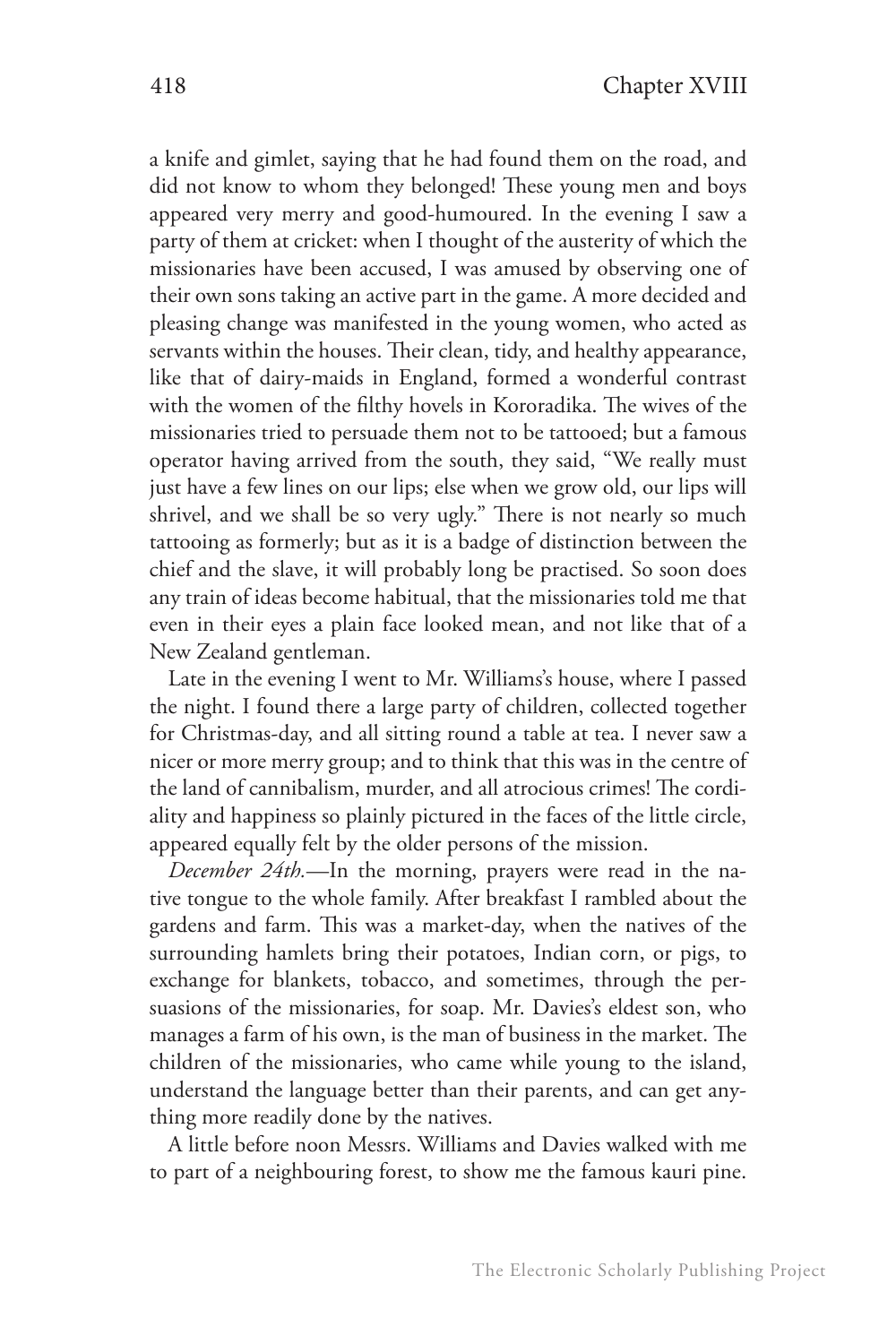I measured one of these noble trees, and found it thirty-one feet in circumference above the roots. There was another close by, which I did not see, thirty-three feet; and I heard of one no less than forty feet. These trees are remarkable for their smooth cylindrical boles, which run up to a height of sixty, and even ninety feet, with a nearly equal diameter, and without a single branch. The crown of branches at the summit is out of all proportion small to the trunk; and the leaves are likewise small compared with the branches. The forest was here almost composed of the kauri; and the largest trees, from the parallelism of their sides, stood up like gigantic columns of wood. The timber of the kauri is the most valuable production of the island; moreover, a quantity of resin oozes from the bark, which is sold at a penny a pound to the Americans, but its use was then unknown. Some of the New Zealand forests must be impenetrable to an extraordinary degree. Mr. Matthews informed me that one forest only thirty-four miles in width, and separating two inhabited districts, had only lately, for the first time, been crossed. He and another missionary, each with a party of about fifty men, undertook to open a road; but it cost them more than a fortnight's labour! In the woods I saw very few birds. With regard to animals, it is a most remarkable fact, that so large an island, extending over more than 700 miles in latitude, and in many parts ninety broad, with varied stations, a fine climate, and land of all heights, from 14,000 feet downwards, with the exception of a small rat, did not possess one indigenous animal. The several species of that gigantic genus of birds, the Deinornis, seem here to have replaced mammiferous quadrupeds, in the same manner as the reptiles still do at the Galapagos archipelago. It is said that the common Norway rat, in the short space of two years, annihilated in this northern end of the island, the New Zealand species. In many places I noticed several sorts of weeds, which, like the rats, I was forced to own as countrymen. A leek has overrun whole districts, and will prove very troublesome, but it was imported as a favour by a French vessel. The common dock is also widely disseminated, and will, I fear, for ever remain a proof of the rascality of an Englishman, who sold the seeds for those of the tobacco plant.

On returning from our pleasant walk to the house, I dined with Mr. Williams; and then, a horse being lent me, I returned to the Bay of Islands. I took leave of the missionaries with thankfulness for their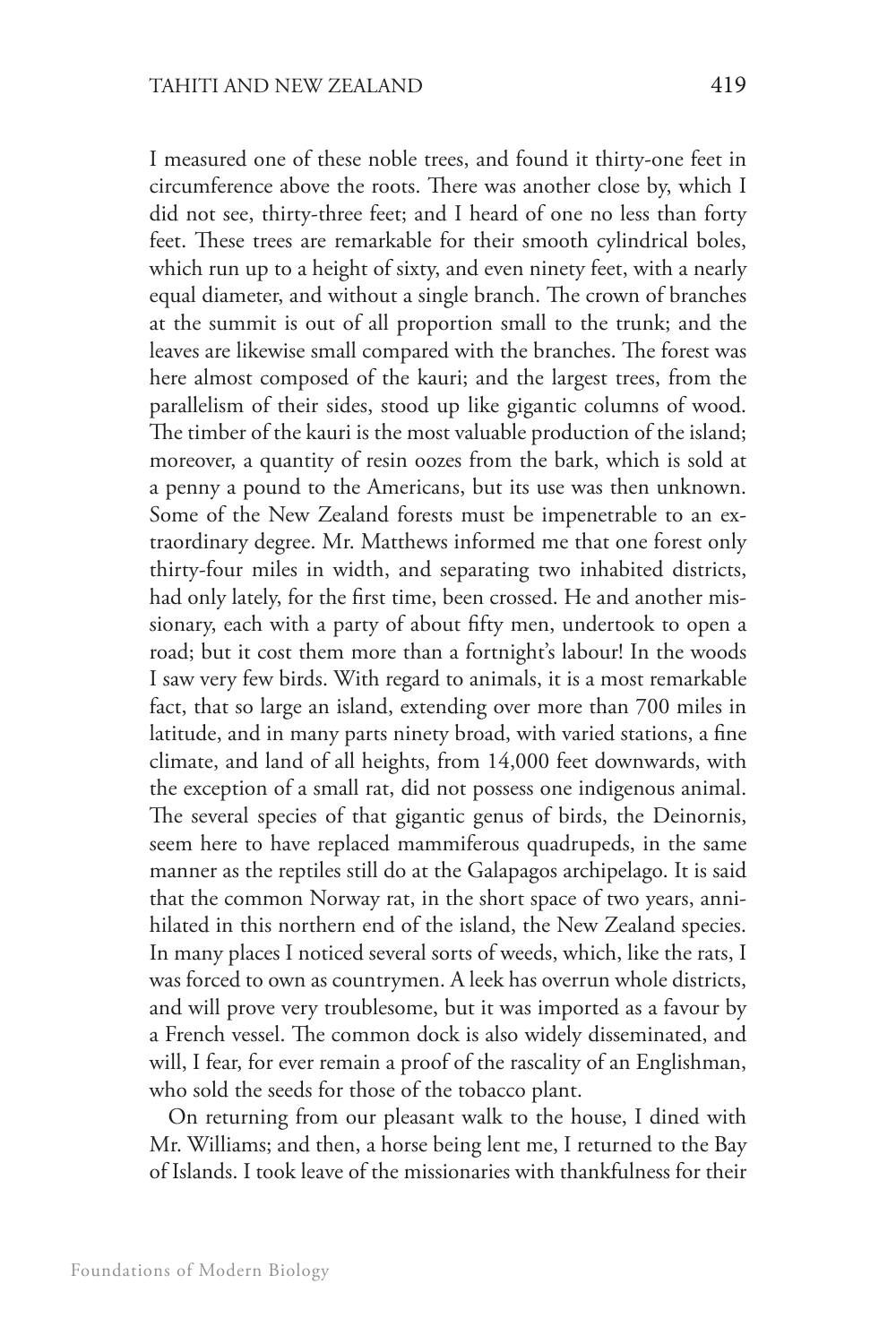kind welcome, and with feelings of high respect for their gentlemanlike, useful, and upright characters. I think it would be difficult to find a body of men better adapted for the high office which they fulfil.

*Christmas-Day.*—In a few more days the fourth year of our absence from England will be completed. Our first Christmas-day was spent at Plymouth; the second at St. Martin's Cove, near Cape Horn; the third at Port Desire, in Patagonia; the fourth at anchor in a wild harbour in the peninsula of Tres Montes; this fifth here; and the next, I trust in Providence, will be in England. We attended divine service in the chapel of Pahia; part of the service being read in English, and part in the native language. Whilst at New Zealand we did not hear of any recent acts of cannibalism; but Mr. Stokes found burnt human bones strewed round a fire-place on a small island near the anchorage; but these remains of a comfortable banquet might have been lying there for several years. It is probable that the moral state of the people will rapidly improve. Mr. Bushby mentioned one pleasing anecdote as a proof of the sincerity of some, at least, of those who profess Christianity. One of his young men left him, who had been accustomed to read prayers to the rest of the servants. Some weeks afterwards, happening to pass late in the evening by an outhouse, he saw and heard one of his men reading the Bible with difficulty by the light of the fire, to the others. After this the party knelt and prayed: in their prayers they mentioned Mr. Bushby and his family, and the missionaries, each separately in his respective district.

*December 26th*.—Mr. Bushby offered to take Mr. Sulivan and myself in his boat some miles up the river to Cawa-Cawa; and proposed afterwards to walk on to the village of Waiomio, where there are some curious rocks. Following one of the arms of the bay, we enjoyed a pleasant row, and passed through pretty scenery, until we came to a village, beyond which the boat could not pass. From this place a chief and a party of men volunteered to walk with us to Waiomio, a distance of four miles. The chief was at this time rather notorious from having lately hung one of his wives and a slave for adultery. When one of the missionaries remonstrated with him he seemed surprised, and said he thought he was exactly following the English method. Old Shongi, who happened to be in England during the Queen's trial, expressed great disapprobation at the whole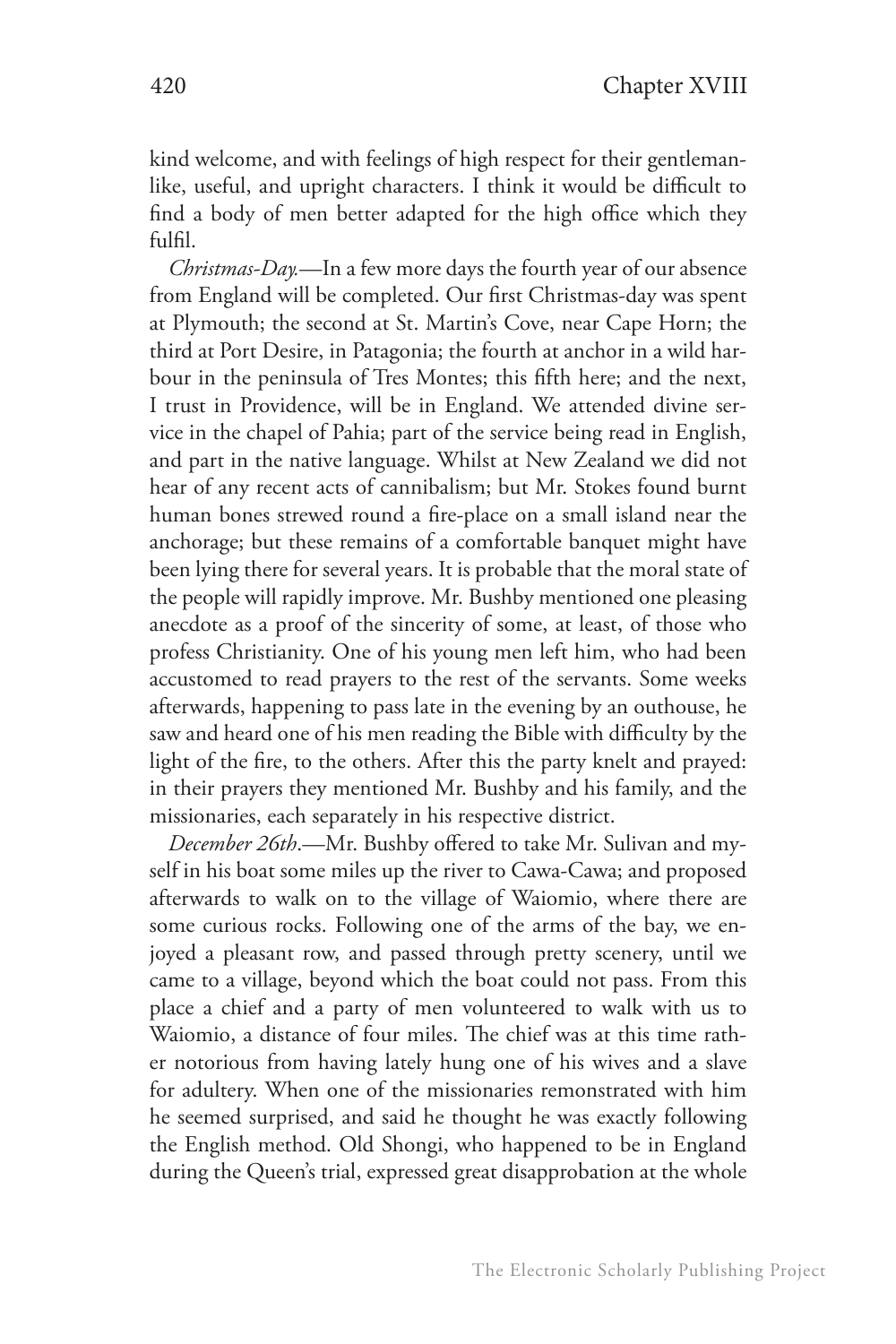proceeding: he said he had five wives, and he would rather cut off all their heads than be so much troubled about one. Leaving this village, we crossed over to another, seated on a hill-side at a little distance. The daughter of a chief, who was still a heathen, had died there five days before. The hovel in which she had expired had been burnt to the ground: her body being enclosed between two small canoes, was placed upright on the ground, and protected by an enclosure bearing wooden images of their gods, and the whole was painted bright red, so as to be conspicuous from afar. Her gown was fastened to the coffin, and her hair being cut off was cast at its foot. The relatives of the family had torn the flesh of their arms, bodies, and faces, so that they were covered with clotted blood; and the old women looked most filthy, disgusting objects. On the following day some of the officers visited this place, and found the women still howling and cutting themselves.

We continued our walk, and soon reached Waiomio. Here there are some singular masses of limestone, resembling ruined castles. These rocks have long served for burial-places, and in consequence are held too sacred to be approached. One of the young men, however, cried out, "Let us all be brave," and ran on ahead; but when within a hundred yards, the whole party thought better of it, and stopped short. With perfect indifference, however, they allowed us to examine the whole place. At this village we rested some hours, during which time there was a long discussion with Mr. Bushby, concerning the right of sale of certain lands. One old man, who appeared a perfect genealogist, illustrated the successive possessors by bits of stick driven into the ground. Before leaving the houses a little basketful of roasted sweet potatoes was given to each of our party; and we all, according to the custom, carried them away to eat on the road. I noticed that among the women employed in cooking, there was a man-slave: it must be a humiliating thing for a man in this warlike country to be employed in doing that which is considered as the lowest woman's work. Slaves are not allowed to go to war; but this perhaps can hardly be considered as a hardship. I heard of one poor wretch who, during hostilities, ran away to the opposite party; being met by two men, he was immediately seized; but as they could not agree to whom he should belong, each stood over him with a stone hatchet, and seemed determined that the other at least should not take him away